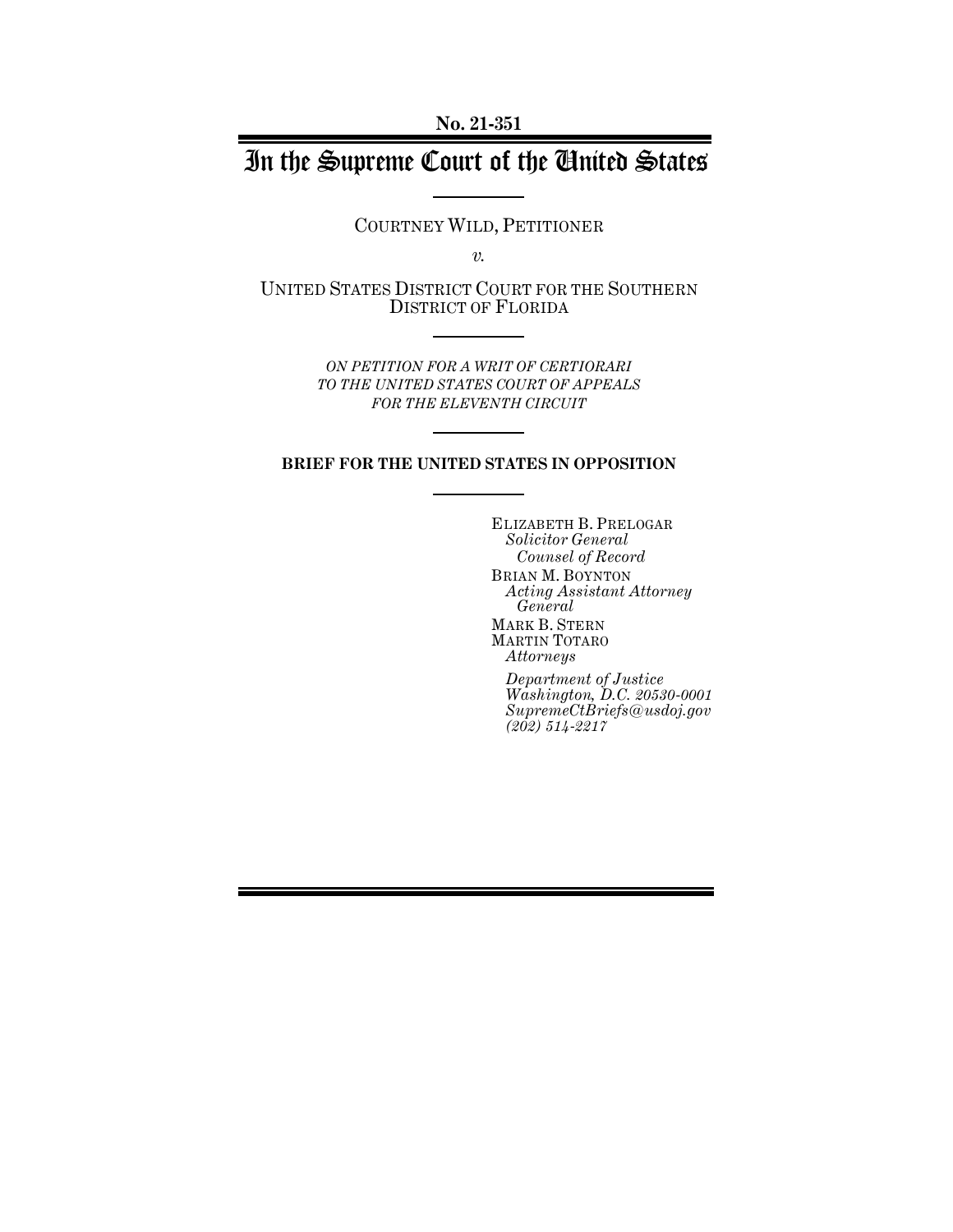# **QUESTION PRESENTED**

Whether the Crime Victims' Rights Act, 18 U.S.C. 3771, creates a cause of action for a freestanding lawsuit in the absence of any existing criminal proceeding.

(I)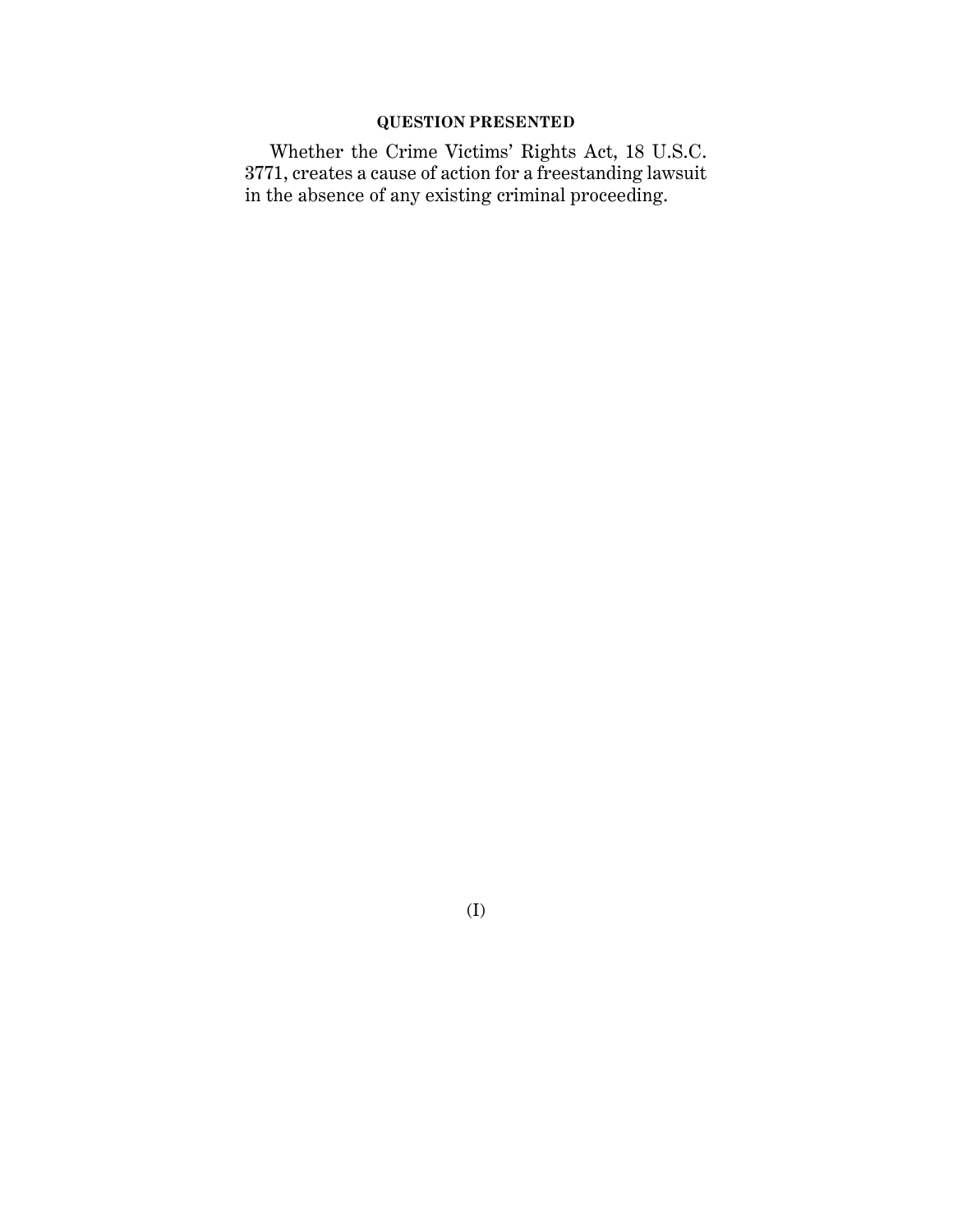# **TABLE OF CONTENTS**

Page

| Statement: |  |  |
|------------|--|--|
|            |  |  |
|            |  |  |
|            |  |  |
|            |  |  |
|            |  |  |
|            |  |  |
|            |  |  |
|            |  |  |

# **TABLE OF AUTHORITIES**

# Cases:

| Alexander v. Sandoval,                                  |    |
|---------------------------------------------------------|----|
|                                                         |    |
|                                                         |    |
|                                                         |    |
| Central Bank of Denver, N.A. v. First Interstate        |    |
|                                                         |    |
| Cochise Consultancy, Inc. v. United States ex rel.      |    |
|                                                         |    |
|                                                         |    |
| Department of Homeland Sec. v. MacLean,                 |    |
|                                                         |    |
|                                                         |    |
| United States v. Armstrong, 517 U.S. 456 (1996)  21, 24 |    |
| United States v. Maxwell, 534 F. Supp. 3d               |    |
|                                                         | 17 |

(III)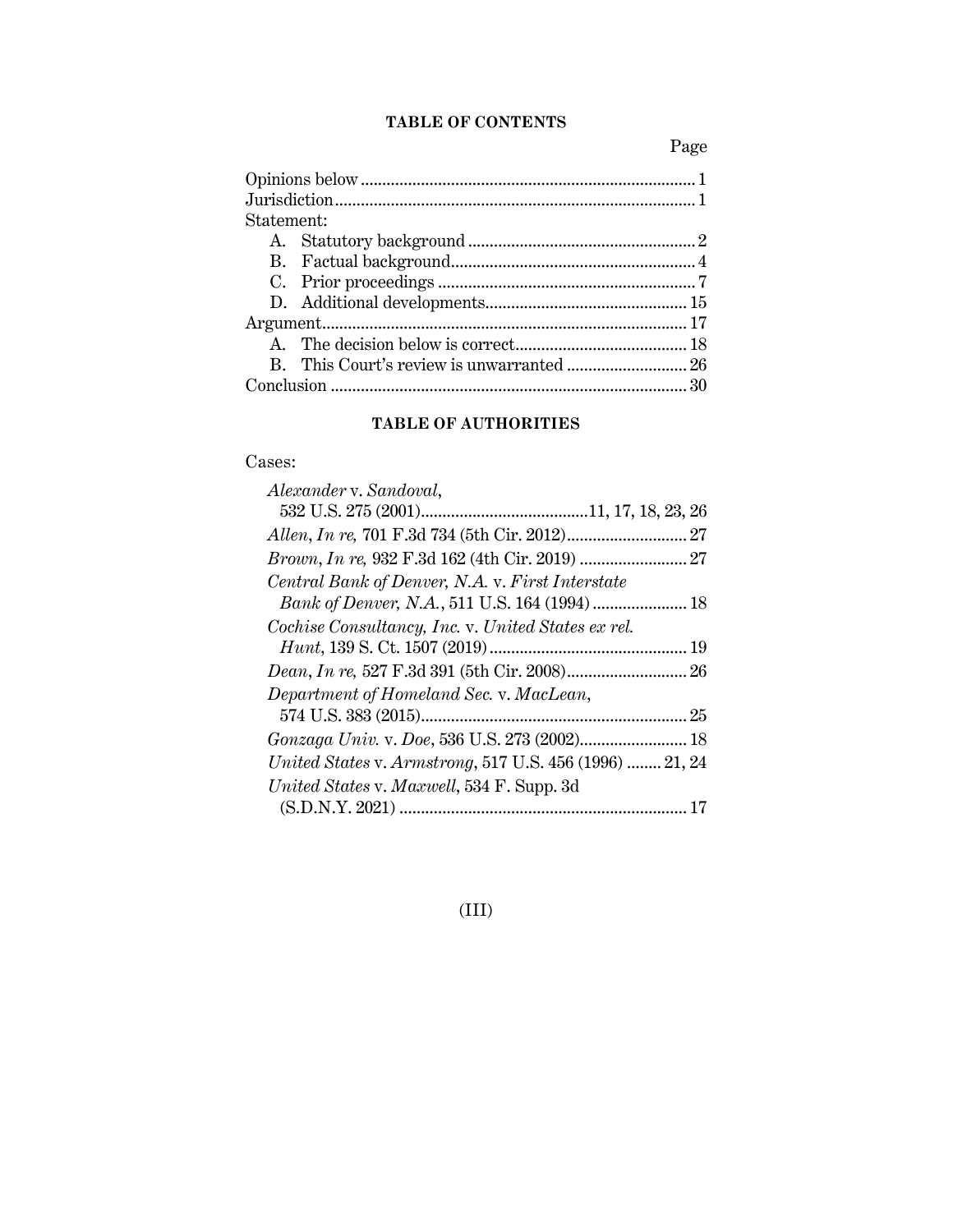| Cases-Continued:                                   | Page |
|----------------------------------------------------|------|
| United States v. Monzel, 641 F.3d 528 (D.C. Cir.), |      |
| United States v. Nixon, 418 U.S. 683 (1974) 25     |      |
| Constitution, statutes, regulation, and rules:     |      |
| U.S. Const.:                                       |      |
|                                                    |      |
|                                                    |      |
|                                                    |      |
| Justice for Victims of Trafficking Act of 2015,    |      |
| Pub. L. No. 114-22, § 113(a)(1), 129 Stat. 240  3  |      |
| Scott Campbell, Stephanie Roper, Wendy Preston,    |      |
| Louarna Gillis, and Nila Lynn Crime Victims'       |      |
| Rights Act, Pub. L. No. 108-405, Tit. I,           |      |
| 118 Stat. 2261:                                    |      |
|                                                    |      |
|                                                    |      |
|                                                    |      |
|                                                    |      |
|                                                    |      |
|                                                    |      |
|                                                    |      |
|                                                    |      |
|                                                    |      |
| 18 U.S.C. 3771(c)(1) (2006) 3, 12, 13, 23, 24      |      |
|                                                    |      |
|                                                    |      |
|                                                    |      |
|                                                    |      |
|                                                    |      |
|                                                    |      |
|                                                    |      |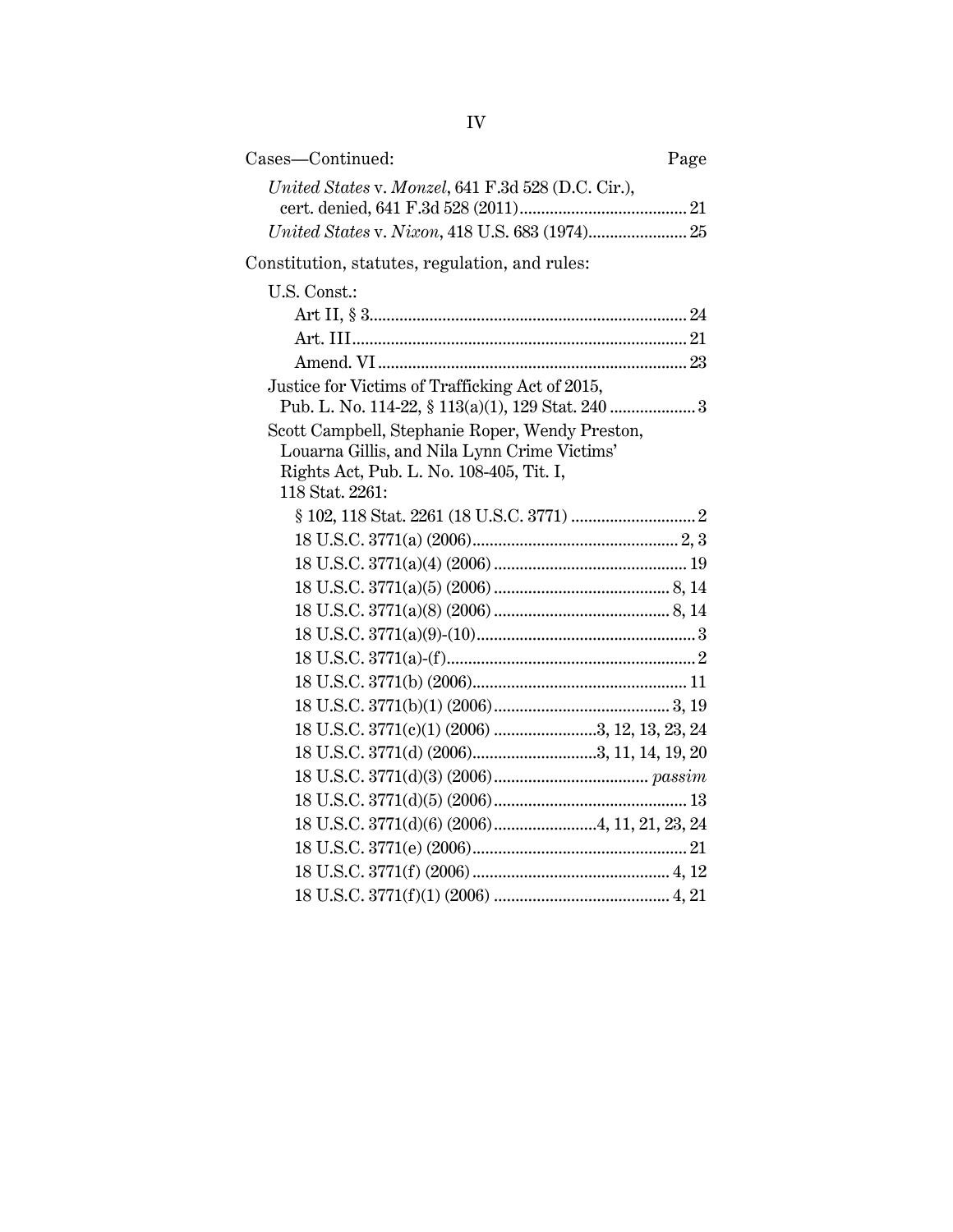| Statutes, regulation, and rules—Continued:                                                     | Page |
|------------------------------------------------------------------------------------------------|------|
|                                                                                                |      |
|                                                                                                |      |
|                                                                                                |      |
|                                                                                                |      |
|                                                                                                |      |
| Fed. R. Crim. P.:                                                                              |      |
|                                                                                                |      |
|                                                                                                |      |
| Miscellaneous:                                                                                 |      |
| Courtney Wild Crime Victims' Rights Reform Act of                                              |      |
| 2019, H.R. 4729, § 2(3)(F), 116th Cong.,                                                       |      |
|                                                                                                |      |
| U.S. Dep't of Justice:                                                                         |      |
| Attorney General Guidelines for Victim and                                                     |      |
| Witness Assistance (rev. May 2012),                                                            |      |
|                                                                                                |      |
|                                                                                                |      |
| Memorandum from Lisa Monaco, Deputy                                                            |      |
| Attorney General, to Heads of Components,                                                      |      |
| Re: Revision of the Attorney General Guide-                                                    |      |
| lines for Victim and Witness Assistance                                                        |      |
| (Oct. 1, 2021), https://go.usa.gov/xecD6 16                                                    |      |
| Office of Professional Responsibility, Executive                                               |      |
| Summary of Report: Investigation into the                                                      |      |
| U.S. Attorney's Office for the Southern Dis-<br>trict of Florida's Resolution of Its 2006-2008 |      |
| Federal Criminal Investigation of Jeffrey                                                      |      |
| Epstein and Its Interactions with Victims                                                      |      |
| during the Investigation (Nov. 2020),                                                          |      |
|                                                                                                |      |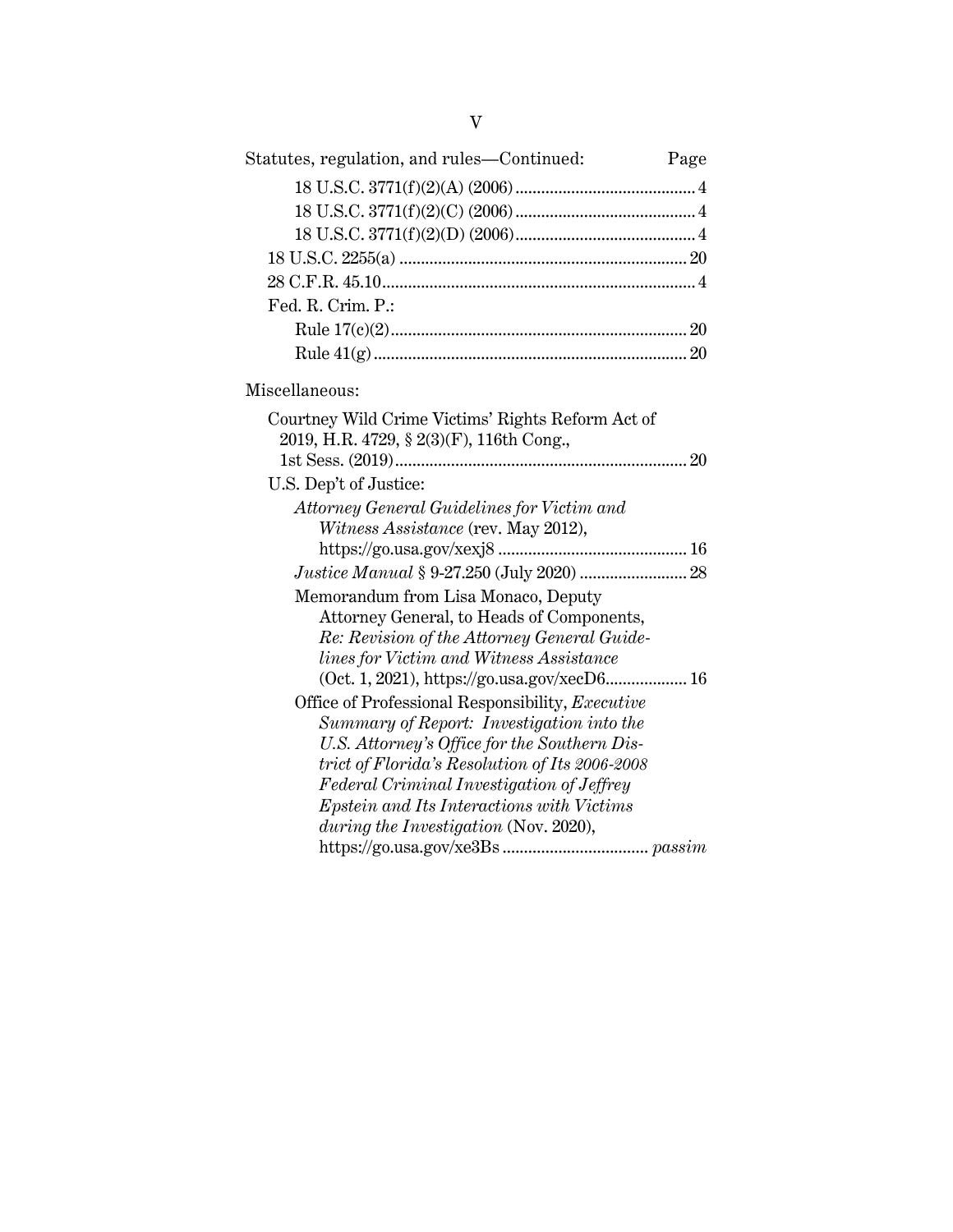Miscellaneous—Continued: Page

Office of Public Affairs, *Statement on DOJ Office of Professional Responsibility Report on Jeffrey Epstein 2006-2008 Investigation* (Nov. 12, 2020), https://go.usa.gov/xecjA ................ 15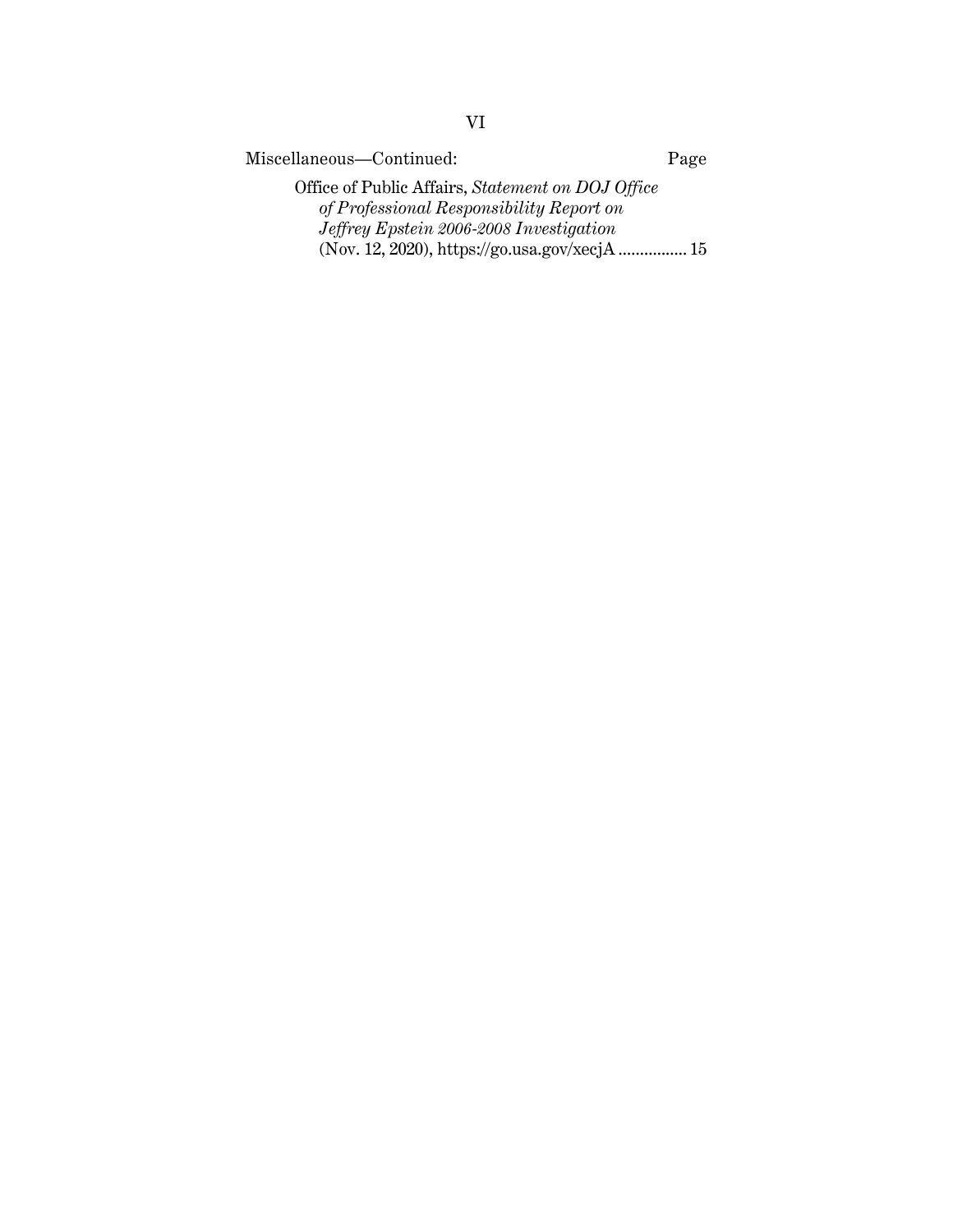# In the Supreme Court of the United States

NO. 21-351

COURTNEY WILD, PETITIONER

*v.*

UNITED STATES DISTRICT COURT FOR THE SOUTHERN DISTRICT OF FLORIDA

> *ON PETITION FOR A WRIT OF CERTIORARI TO THE UNITED STATES COURT OF APPEALS FOR THE ELEVENTH CIRCUIT*

## **BRIEF FOR THE UNITED STATES IN OPPOSITION**

# **OPINIONS BELOW**

The en banc opinion of the court of appeals (Pet. App. 1-185) is reported at 994 F.3d 1244. The panel opinion of the court of appeals (Pet. App. 186-305) is reported at 955 F.3d 1196. The opinion of the district court dismissing petitioner's suit (Pet. App. 307-321) is reported at 411 F. Supp. 3d 1321. Earlier relevant opinions of the district court (Pet. App. 322-354, 355-368) are reported at 359 F. Supp. 3d 1201 and 817 F. Supp. 2d 1337.

## **JURISDICTION**

The judgment of the court of appeals was entered on April 15, 2021. The petition for a writ of certiorari was filed on August 31, 2021. The jurisdiction of this Court is invoked under 28 U.S.C. 1254(1).

(1)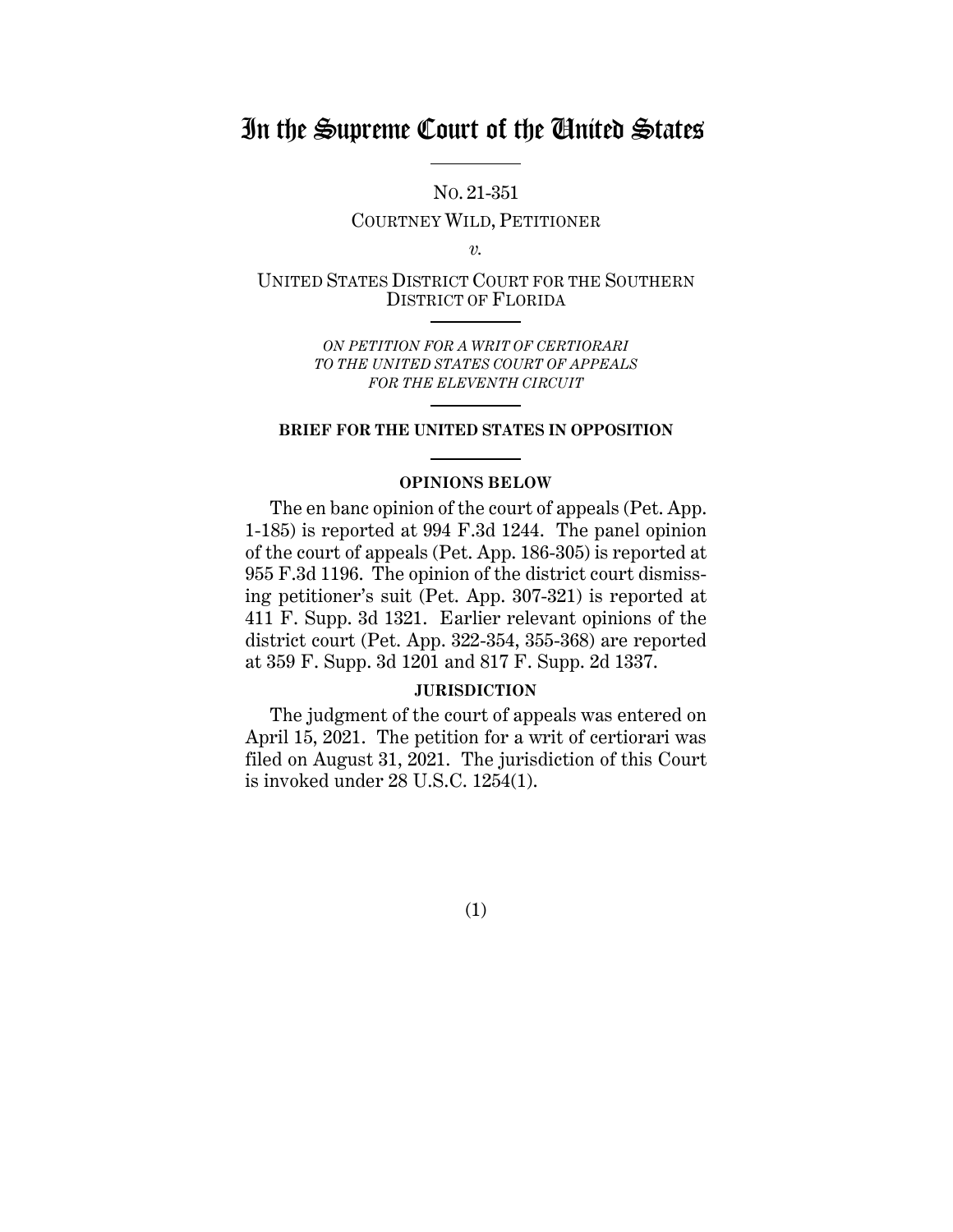#### **STATEMENT**

## **A. Statutory Background**

In 2004, Congress enacted the Scott Campbell, Stephanie Roper, Wendy Preston, Louarna Gillis, and Nila Lynn Crime Victims' Rights Act, commonly known as the Crime Victims' Rights Act (CVRA or Act), Pub. L. No. 108-405, Tit. I, § 102, 118 Stat. 2261 (18 U.S.C. 3771). The CVRA includes six subsections addressing crime victims' rights, the manner in which victims may assert those rights, and the role of federal courts and prosecutors in protecting those rights. 18 U.S.C.  $3771(a)$ -(f). At the times relevant here, subsection (a) set forth the following "Rights of Crime Victims":

(1) The right to be reasonably protected from the accused.

(2) The right to reasonable, accurate, and timely notice of any public court proceeding, or any parole proceeding, involving the crime or of any release or escape of the accused.

(3) The right not to be excluded from any such public court proceeding, unless the court, after receiving clear and convincing evidence, determines that testimony by the victim would be materially altered if the victim heard other testimony at that proceeding.

(4) The right to be reasonably heard at any public proceeding in the district court involving release, plea, sentencing, or any parole proceeding.

(5) The reasonable right to confer with the attorney for the Government in the case.

(6) The right to full and timely restitution as provided in law.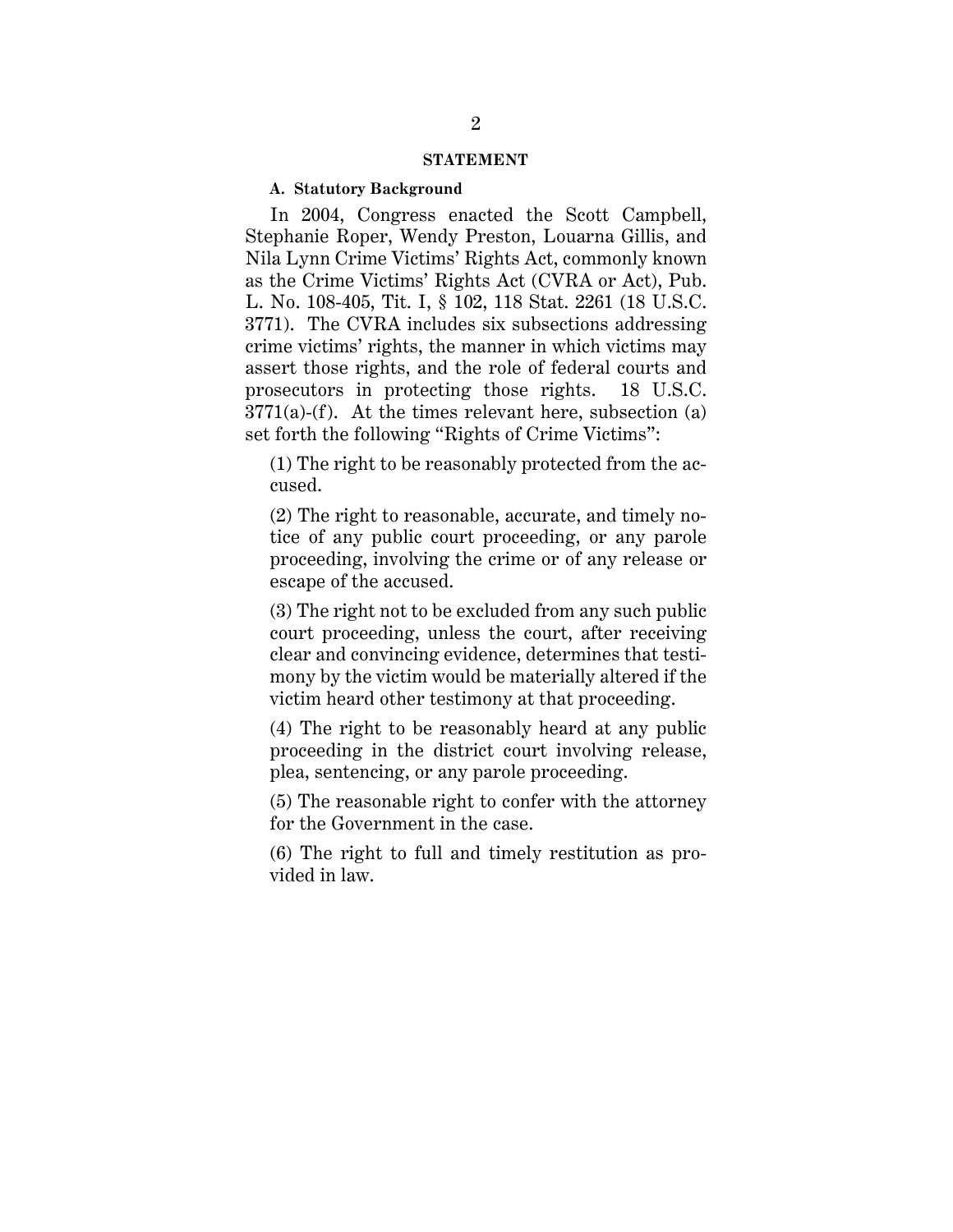(7) The right to proceedings free from unreasonable delay.

(8) The right to be treated with fairness and with respect for the victim's dignity and privacy.

18 U.S.C. 3771(a) (2006) (capitalization altered). 1

 Subsection (b)(1) provides that "[i]n any court proceeding involving an offense against a crime victim, the court shall ensure that the crime victim is afforded the rights described in subsection (a)." 18 U.S.C.  $3771(b)(1)$ . Subsection (c)(1) instructs "[o]fficers and employees of the Department of Justice and other departments and agencies of the United States engaged in the detection, investigation, or prosecution of crime" to "make their best efforts to see that crime victims are notified of, and accorded, the rights described in subsection (a)." 18 U.S.C. 3771(c)(1).

Subsection (d), titled "Enforcement and Limitation," prescribes the manner in which a crime victim may seek to enforce rights created by the Act. 18 U.S.C. 3771(d) (capitalization altered). Subsection (d)(3), titled "Motion for relief and writ of mandamus," states that "[t]he district court shall take up and decide any motion asserting a victim's right forthwith." 18 U.S.C. 3771(d)(3) (capitalization altered). That motion must be filed "in the district court in which a defendant is being prosecuted for the crime or, if no prosecution is underway, in

<sup>&</sup>lt;sup>1</sup> In 2015, Congress amended subsection (a) to include additional rights. See Justice for Victims of Trafficking Act of 2015, Pub. L. No. 114-22, § 113(a)(1), 129 Stat. 240 (18 U.S.C. 3771(a)(9)-(10)). Unless otherwise noted, all references to the CVRA in this brief refer to the version codified in the 2006 edition of the U.S. Code, which is the version "in effect during the events in question." Pet. App. 15.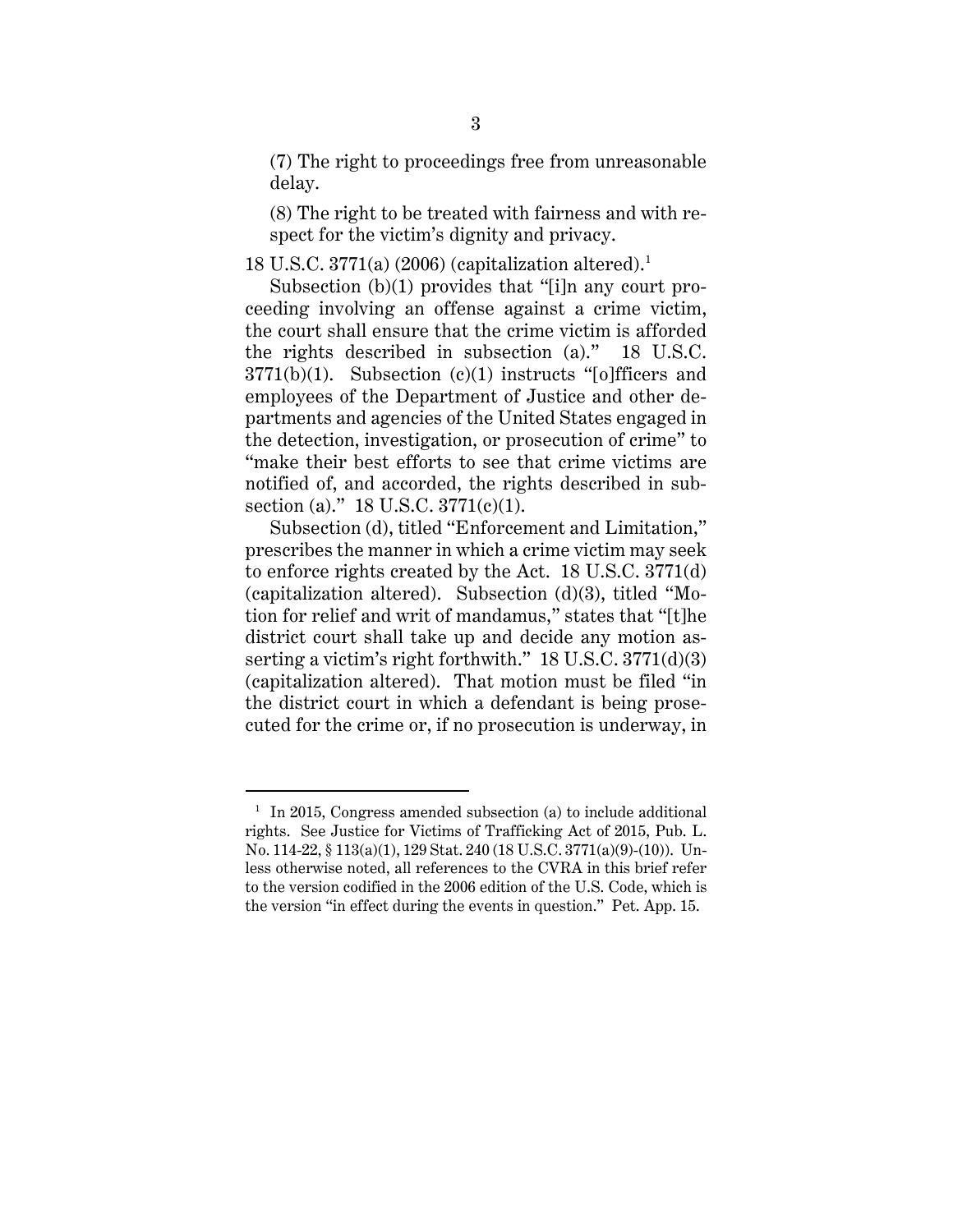the district court in the district in which the crime occurred." *Ibid.* If the district court denies the relief sought, "the movant may petition the court of appeals for a writ of mandamus." *Ibid.*

Congress included further limitations on the CVRA's remedial mechanisms. For example, subsection (d)(6), titled "No cause of action," states that "[n]othing in this chapter shall be construed to authorize a cause of action for damages." 18 U.S.C. 3771(d)(6) (capitalization altered). The same subsection declares that "[n]othing in this chapter shall be construed to impair the prosecutorial discretion of the Attorney General or any officer under his direction." *Ibid.*

Congress also established an administrative scheme to "Promote Compliance" with the CVRA's provisions. 18 U.S.C. 3771(f) (capitalization altered). It requires the Attorney General to "promulgate regulations to enforce the rights of crime victims and to ensure compliance by responsible officials with the obligations" concerning those victims. 18 U.S.C.  $3771(f)(1)$ . Among other things, those regulations must "designate an administrative authority \* \* \* to receive and investigate complaints" alleging CVRA violations and establish "disciplinary sanctions, including suspension or termination from employment, for" such violations. 18 U.S.C.  $3771(f)(2)(A)$  and (C); see 28 C.F.R. 45.10. The Attorney General is "the final arbiter of [an administrative] complaint," and "there [is] no judicial review" of his decision. 18 U.S.C. 3771(f)(2)(D).

### **B. Factual Background**

Petitioner is one of many women who were, as minors, "victimized by notorious sex trafficker and child abuser Jeffrey Epstein." Pet. App. 2; see Indictment ¶ 1, *United States* v. *Epstein*, 19-cr-490 (S.D.N.Y July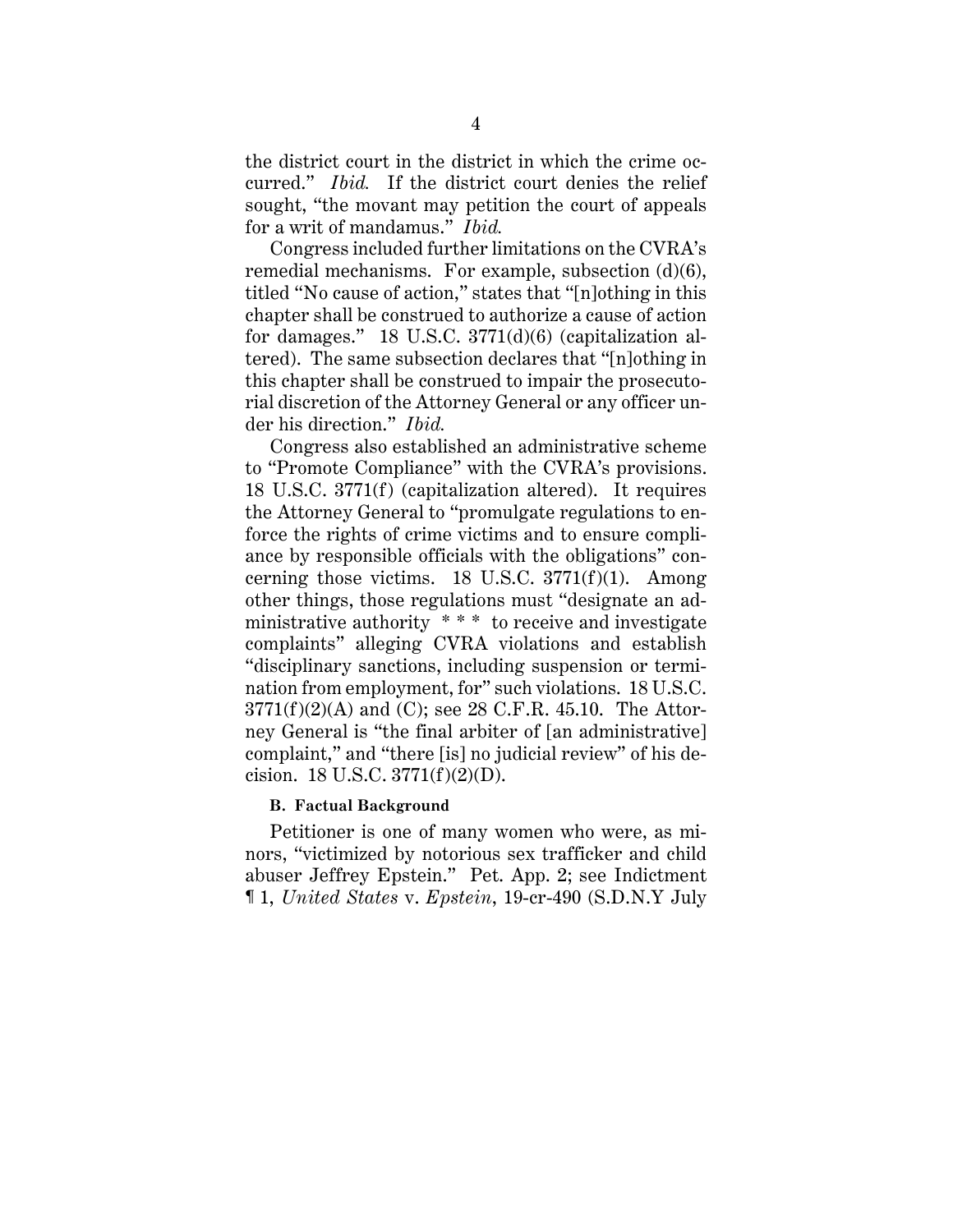2, 2019) (SDNY Indictment). Between 1999 and 2007, "Epstein and multiple coconspirators sexually abused more than 30 young girls, including [petitioner], in Palm Beach, Florida and elsewhere in the United States and abroad." Pet. App. 3; see SDNY Indictment ¶¶ 2-19.

Epstein came to the attention of law enforcement in 2005, when the parents of a 14-year-old girl informed Palm Beach police that Epstein had paid her for a massage. Office of Professional Responsibility (OPR), U.S. Dep't of Justice, *Executive Summary of Report: Investigation into the U.S. Attorney's Office for the Southern District of Florida's Resolution of Its 2006-2008 Federal Criminal Investigation of Jeffrey Epstein and Its Interactions with Victims during the Investigation* i (Nov. 2020) (OPR Report), https://go.usa.gov/xe3Bs. A police "investigation led to the discovery that Epstein used personal assistants to recruit girls to provide massages to him, and in many instances, those massages led to sexual activity." *Ibid.* Palm Beach police "brought the case to the State Attorney's Office," and "a Palm Beach County grand jury indicted Epstein, on July 19, 2006, for felony solicitation of prostitution." *Ibid.* Because the police chief and lead detective in Palm Beach "were dissatisfied with the State Attorney's handling of the case and believed that the state grand jury's charge did not address the totality of Epstein's conduct, they referred the matter to the Federal Bureau of Investigation (FBI)  $**$  for a possible federal investigation." *Ibid.*; see Pet. App. 323.

Together, FBI agents and prosecutors in the United States Attorney's Office for the Southern District of Florida (USAO) "develop[ed] a federal case against Epstein." OPR Report i. During their investigation, they "discovered additional victims" of Epstein's criminal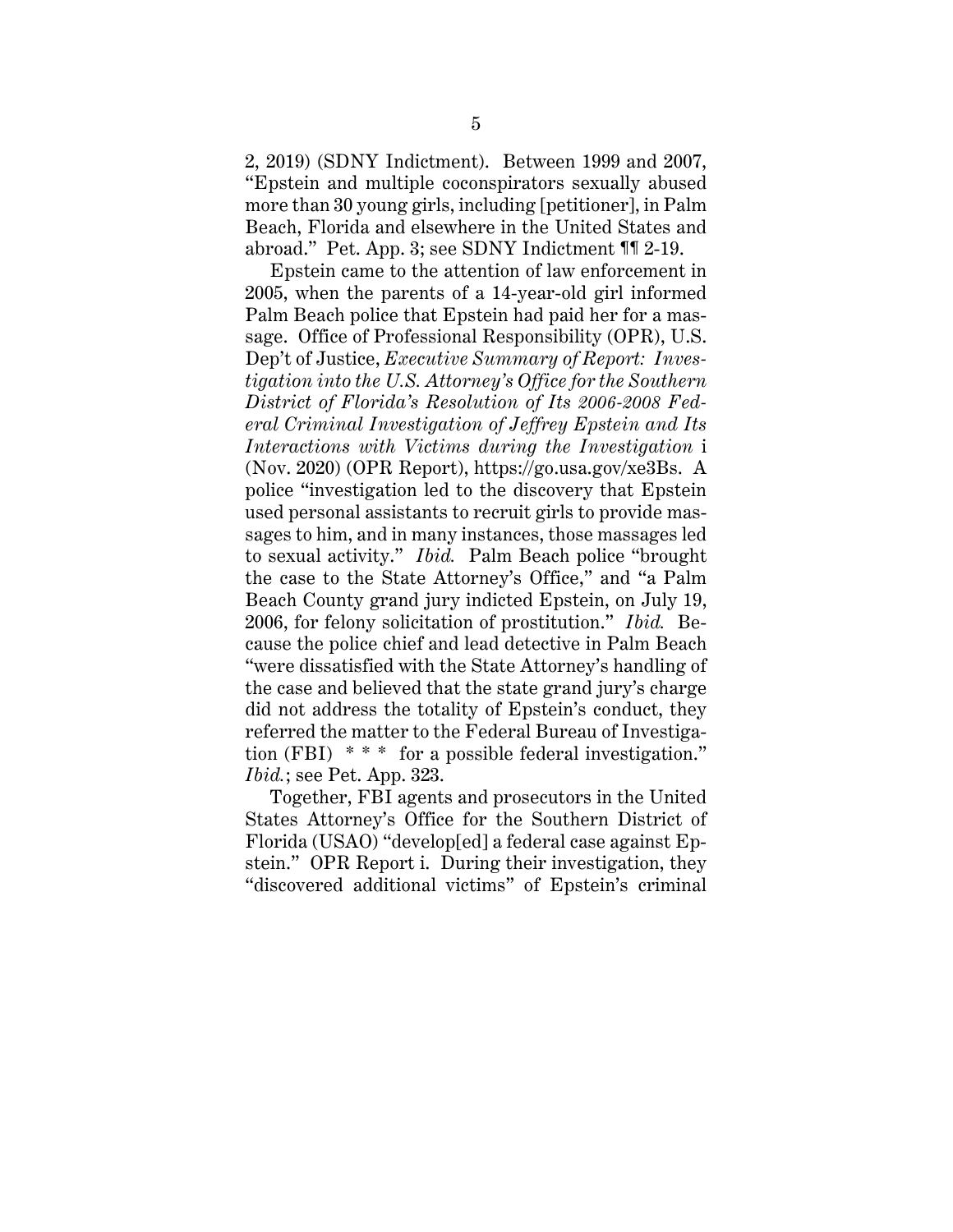conduct. *Ibid.* "As early as March 2007," prosecutors in the USAO sent letters advising those victims of their rights under the CVRA. Pet. App. 4; see *id.* at 324, 329, 369-370. By May 2007, the USAO had completed "a 53 page draft indictment alleging that Epstein had committed numerous federal sex crimes." *Id.* at 4.

While the USAO was developing its case, "Epstein's defense team engaged in extensive negotiations with government lawyers in an effort to avoid indictment." Pet. App. 4; see *id.* at 324-329. In July 2007, "Epstein's lawyers sent a detailed letter to prosecutors arguing that, in fact, Epstein hadn't broken any federal laws." *Id.* at 4. At a meeting later that month, the USAO "offered to end its investigation if Epstein pled guilty to [the pending] state charges, agreed to serve a minimum of two years' incarceration, registered as a sexual offender, and agreed to a mechanism through which victims could obtain monetary damages." OPR Report i.

After further negotiations, the two sides in September 2007 agreed to a non-prosecution agreement (NPA) under which "Epstein would plead guilty in Florida court to two state prostitution offenses, and, in exchange, he and any coconspirators \* \* \* would receive immunity from federal prosecution" in the Southern District of Florida. Pet. App. 4-5; see OPR Report ii. The NPA "required Epstein to make a binding recommendation that the state court sentence him to serve 18 months in the county jail followed by 12 months of community control (home detention or 'house arrest')." OPR Report ii. The NPA "also included provisions designed to facilitate the victims' recovery of monetary damages from Epstein." *Ibid.*; see Pet. App. 5 n.1.

For roughly the next nine months, Epstein and his attorneys attempted "to change the terms" of the deal,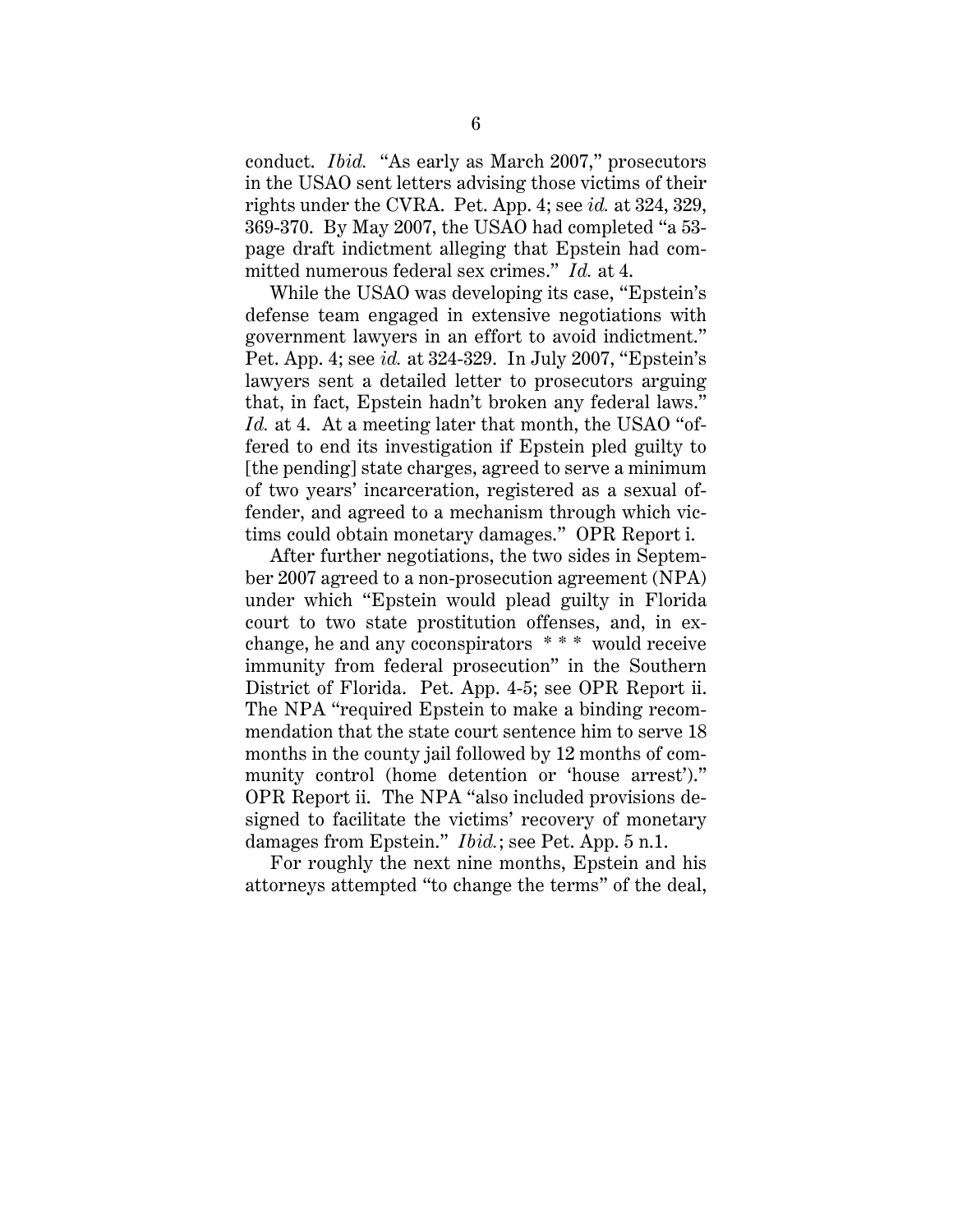"while simultaneously seeking to invalidate the entire NPA by persuading senior [Justice] Department officials that there was no federal interest at issue and the matter should be left to the discretion of state law enforcement officials." OPR Report ii. Ultimately, in June 2008, the Office of the Deputy Attorney General informed Epstein's attorneys that the Department would not change the terms of the NPA. *Ibid.* One week later, "Epstein pleaded guilty to the state crimes as agreed and was sentenced to 18 months' imprisonment, 12 months' home confinement, and lifetime sexoffender status." Pet. App. 5; see OPR Report ii.

Although the USAO contacted many victims during its investigation and preparation of potential federal charges, "[v]ictims were not informed of, or consulted about, a potential state resolution or the NPA prior to its signing." OPR Report ii; see Pet. App. 4-6, 329-330. The NPA, moreover, provided that the "parties anticipate that this agreement will not be made part of any public record," and that the government would provide Epstein with notice before disclosing it. *Id.* at 5. Epstein's attorneys opposed disclosure of the NPA including to the victims—and the government did not disclose its existence until after Epstein had pleaded guilty to the state charges in June 2008. See *id.* at 6-7, 331-341.

# **C. Prior Proceedings**

1. In July 2008, petitioner filed a civil suit in the U.S. District Court for the Southern District of Florida. Pet. App. 7. In an initial pleading "filed *ex parte*, without naming a defendant," and captioned as an "Emergency Victim's Petition for Enforcement of Crime Victim's Rights Act," petitioner alleged that she was a "crime victim" within the meaning of the CVRA; that federal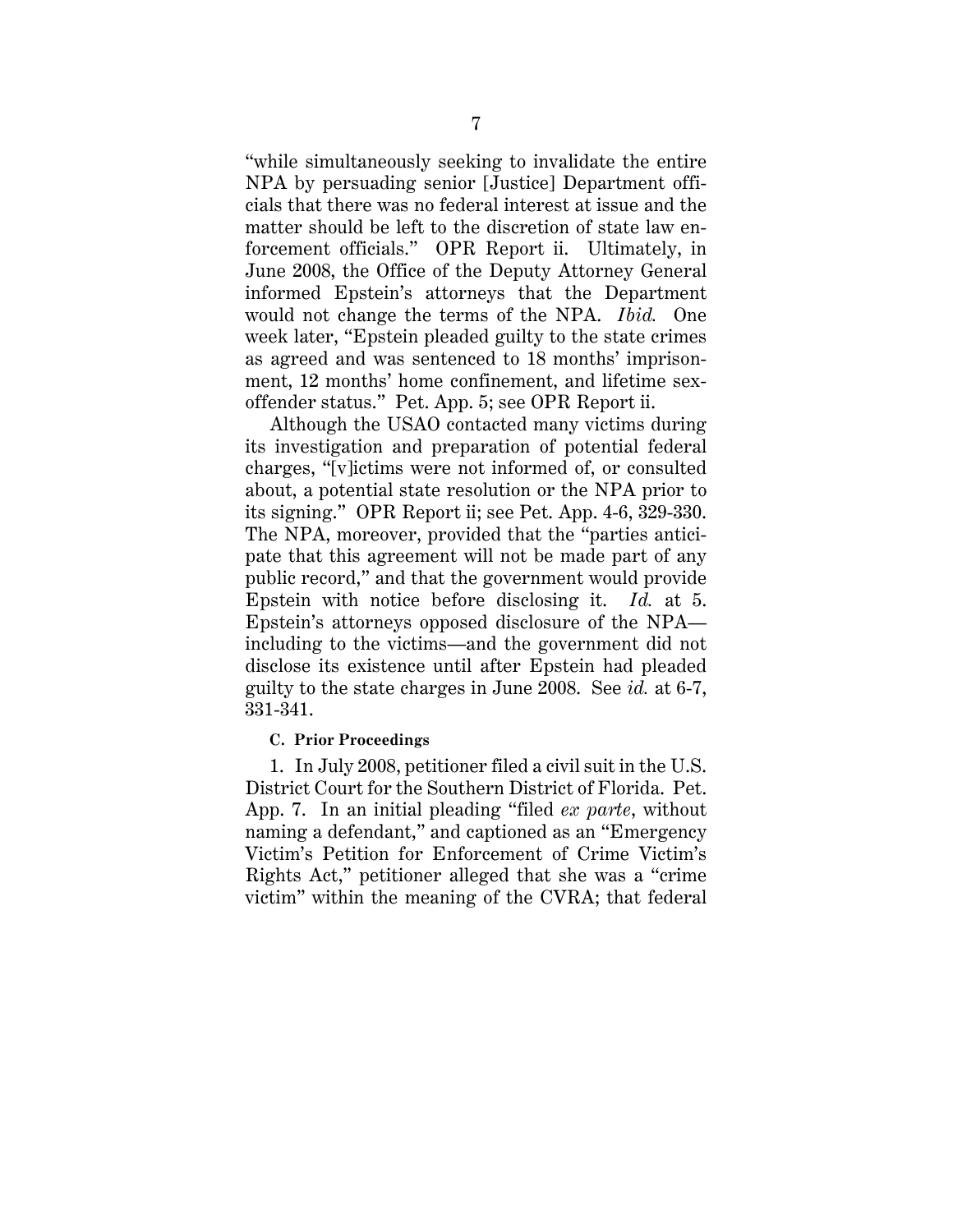prosecutors had violated her rights under the Act; and that the court should "'order the United States Attorney to comply with the provisions of the CVRA.'" *Id.* at 7-8. In particular, she alleged violations of her rights "to confer with the attorney for the Government in the case,"  $18$  U.S.C.  $3771(a)(5)$ , and "to be treated with fairness and with respect for [her] dignity and privacy," 18 U.S.C. 3771(a)(8); see Pet. App. 8.

The case was largely "dormant" for the next two years, while petitioner and other victims pursued civil claims against Epstein. OPR Report ii. In 2011, petitioner moved for summary judgment, and the district court issued a decision addressing several threshold issues. Pet. App. 355-368. The court first concluded that, if "a prosecution" for an alleged federal crime "is not underway, the victims may initiate a new action under the CVRA in the district court of the district where the crime occurred." *Id.* at 359-360. The court then rejected the government's contention that CVRA rights do not attach before formal charges against a defendant are filed. *Id.* at 361-362. The court held, however, that further evidentiary proceedings were required to determine whether the government had violated the CVRA rights that petitioner asserted. *Id.* at 364.

2. "Following another eight years of litigation," the district court in February 2019 issued a decision holding that the government "had infringed" petitioner's rights under the CVRA. Pet. App. 9. In particular, the court concluded that federal prosecutors violated the CVRA by "enter[ing] into [the] NPA with Epstein without conferring with" petitioner and other victims "during its negotiation and signing." *Id.* at 347. The court then di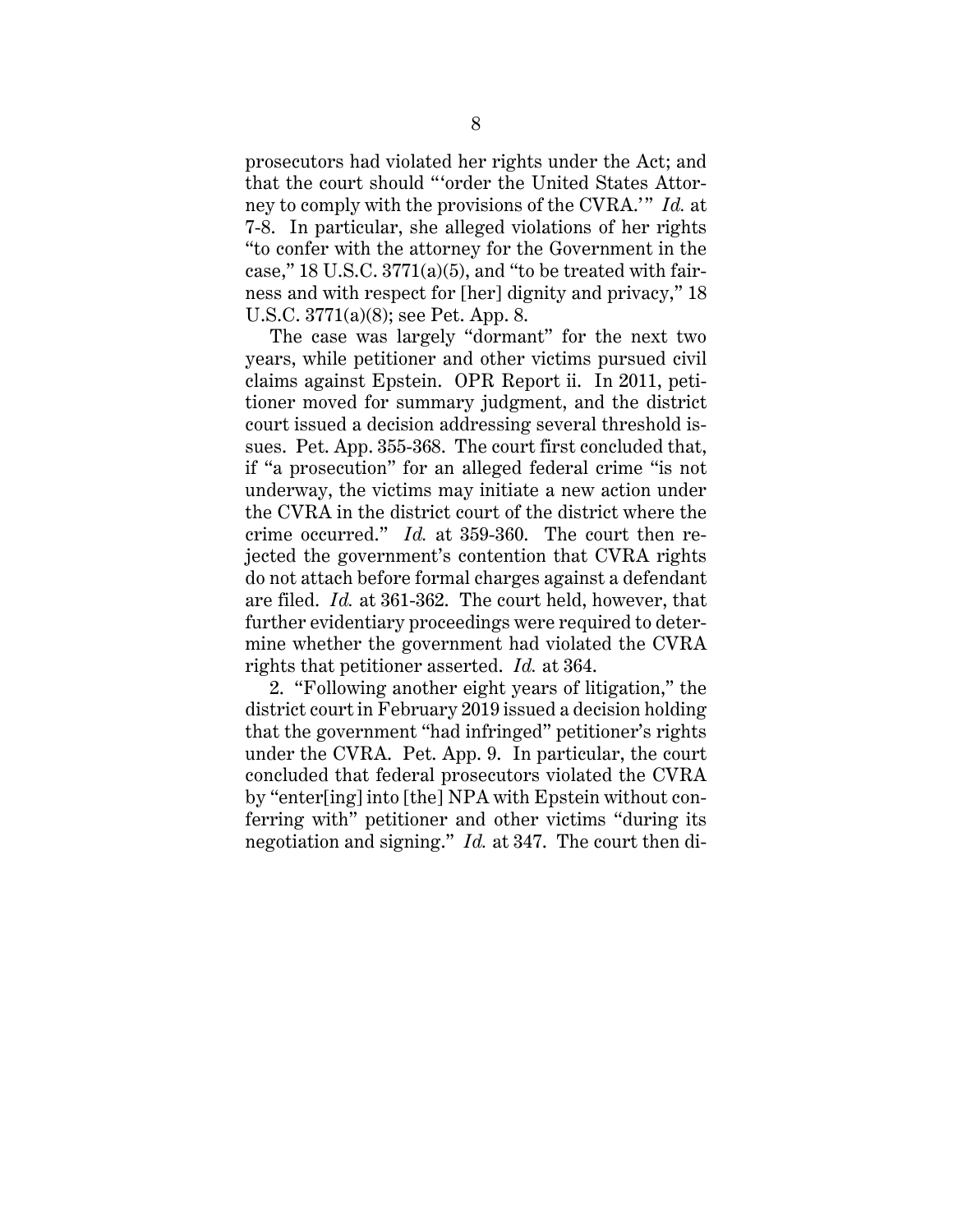rected the parties (including Epstein, who had intervened) to address "what remedy, if any, should be applied in view of the violation." *Id.* at 354.<sup>2</sup>

3. In July 2019, Epstein was indicted by a federal grand jury in the Southern District of New York for sex-trafficking minors and conspiring to do the same. Pet. App. 7. The indictment alleged that Epstein had "sexually exploited and abused dozens of minor girls at his homes in Manhattan, New York, and Palm Beach, Florida, among other locations." SDNY Indictment ¶ 1; see *id.* ¶¶ 5-19.

On August 10, 2019, "Epstein was found hanging in his cell and was later pronounced dead." OPR Report v. "The New York City Chief Medical Examiner concluded that Epstein had committed suicide." *Ibid.* Federal prosecutors in New York then "filed a *nolle prosequi* to dismiss the pending indictment against Epstein." *Ibid.* On August 27, 2019, the district court in New York "held a hearing at which more than a dozen of Epstein's victims—including [petitioner and other] victims of the conduct in Florida that was addressed through the NPA—spoke about the impact of Epstein's crimes." *Ibid.* The federal court in New York dismissed the Epstein indictment on August 29, 2019. *Ibid.*

4. In September 2019, the district court in this case denied the remedies proposed by petitioner and dismissed the suit. Pet. App. 307-321. Specifically, the court declined to order the rescission of the NPA be-

<sup>&</sup>lt;sup>2</sup> Following the district court's finding that the prosecutors in the Southern District of Florida had violated the CVRA, Department of Justice leadership recused that USAO from this litigation and assigned the U.S. Attorney's Office for the Northern District of Georgia to handle the matter for the government. OPR Report iv.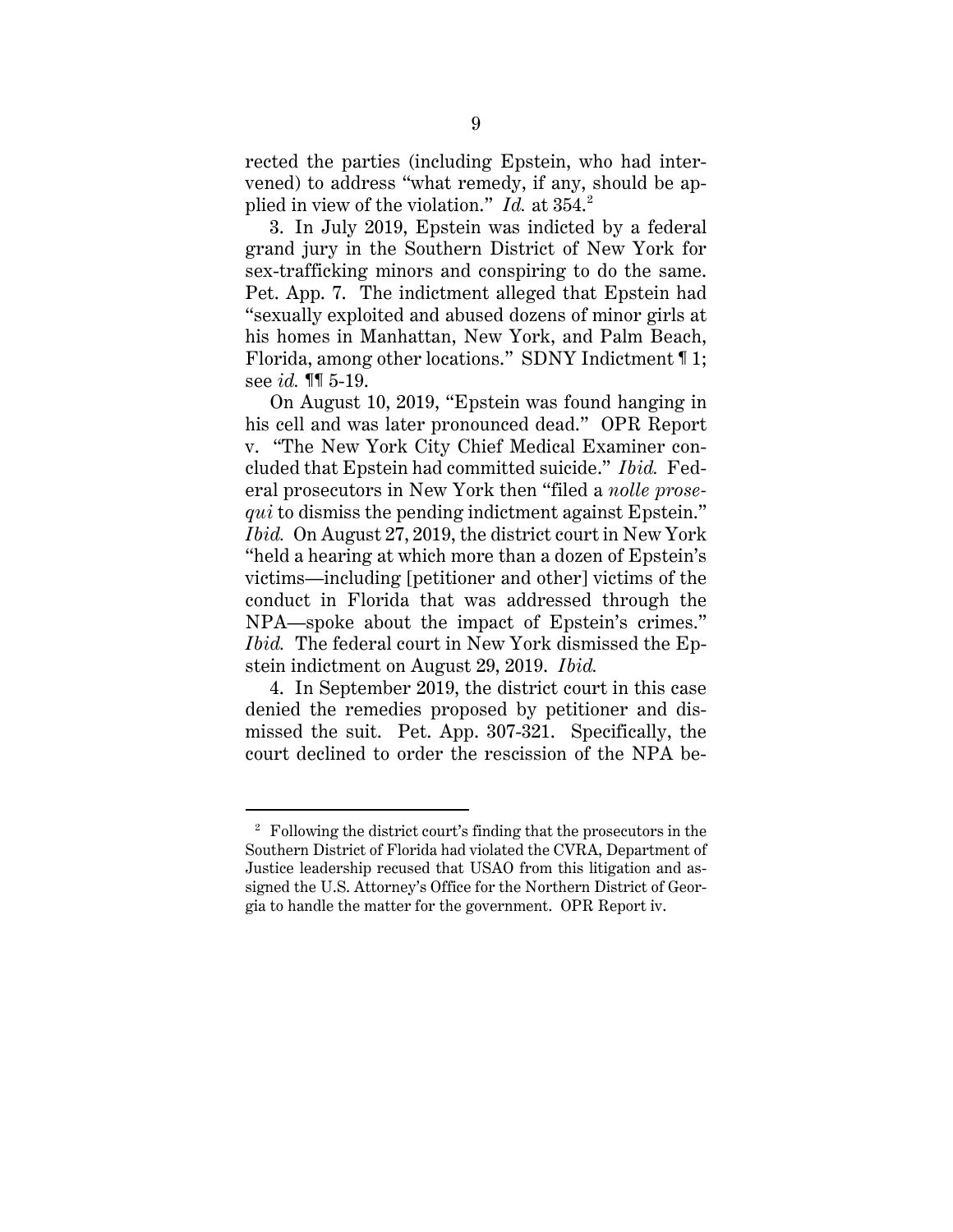cause Epstein could no longer be prosecuted and because the court lacked jurisdiction over his co-conspirators, who (unlike Epstein) had not intervened in the case. *Id.* at 310-312. The court also declined to enter an injunction or otherwise direct the government to undertake certain remedial actions, in part because the government had already "agreed to confer with the victims" regarding any remaining decisions involving Epstein's co-conspirators, to arrange a meeting at which petitioner and other victims could address government representatives, and "to provide training to its prosecutors regarding the rights of victims under the CVRA." *Id.*  at 314; see *id.* at 313-315. The court also declined to order the production of certain documents, impose sanctions on the government, or order the government to pay restitution or attorney's fees. *Id.* at 315-320.

5. Petitioner sought review of the district court's order by filing a petition for a writ of mandamus in the Eleventh Circuit. See 18 U.S.C. 3771(d)(3) (providing for that method of review); Pet. App. 11. A panel of the court of appeals denied the petition. Pet. App. 186-305. The panel held that "the CVRA does not apply before the commencement of criminal proceedings—and thus, on the facts of this case, does not provide [petitioner] any judicially enforceable rights." *Id.* at 235. Judge Hull dissented. *Id.* at 245-305.

6. The court of appeals granted rehearing en banc and denied the mandamus petition by a 7-4 vote. Pet. App. 1-185.

a. The en banc court resolved the case on the "threshold" ground that the CVRA does not provide a cause of action to assert statutory rights through "a freestanding lawsuit" filed "before the commencement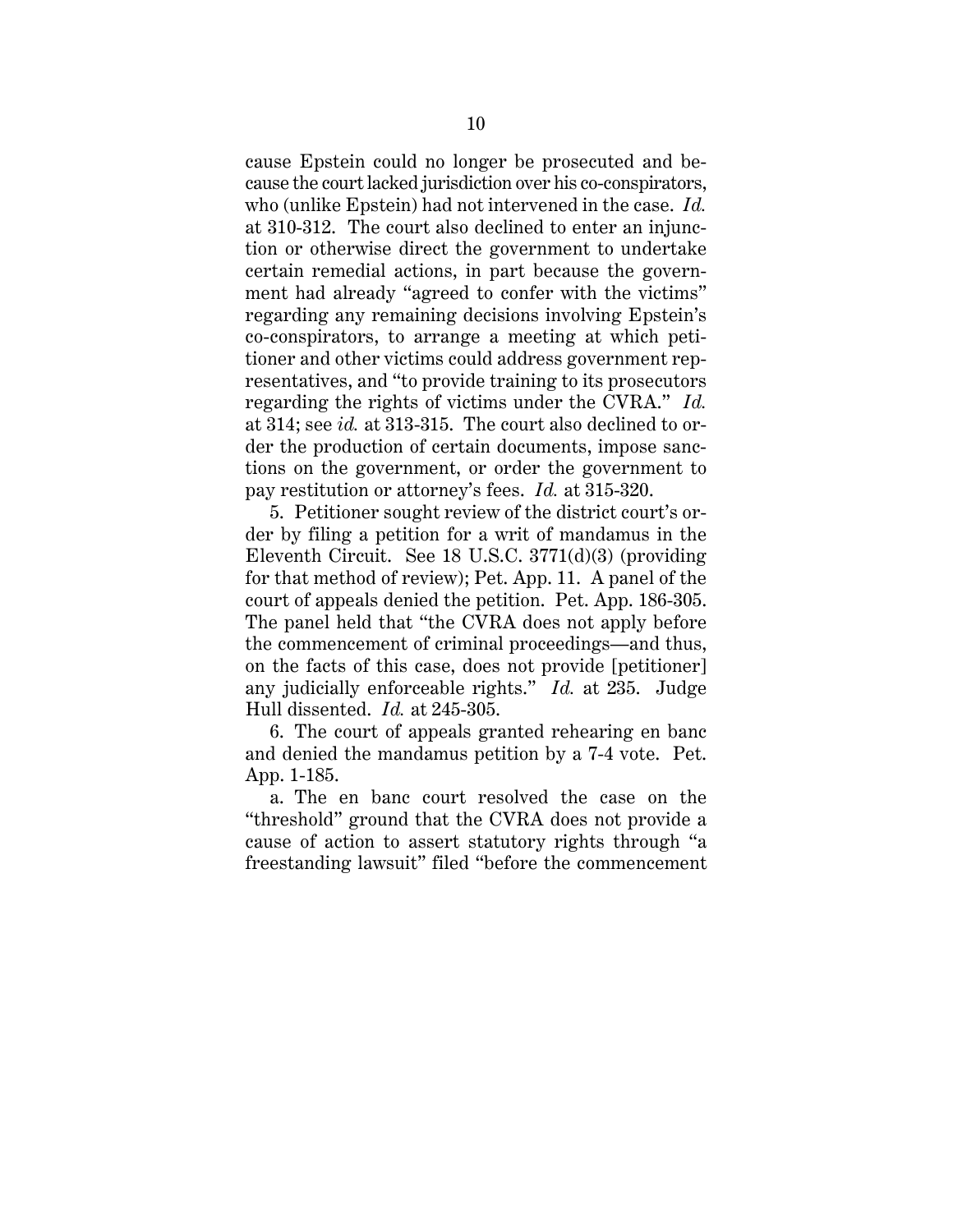of (and in the absence of) any preexisting criminal proceeding." Pet. App. 20. The court explained that, under *Alexander* v. *Sandoval*, 532 U.S. 275 (2001), and related decisions of this Court, a court asked to recognize a freestanding right of action must "determine whether [a statute] displays an intent to create not just a private right *but also a private remedy*." Pet. App. 20 (quoting *Sandoval*, 532 U.S. at 286). Applying that approach, the court found "no clear evidence that Congress intended to authorize crime victims to seek judicial enforcement of CVRA rights prior to the commencement of criminal proceedings." *Id.* at 22.

The en banc court began its analysis with 18 U.S.C. 3771(b), which provides that "[i]n any court proceeding involving an offense against a crime victim, the court shall ensure that the crime victim is afforded the rights described in subsection (a)." That language, the court held, "contains *no* suggestion that the Act provides for judicial enforcement of crime victims' rights outside the confines of a preexisting 'proceeding.'" Pet. App. 23. Likewise, the court explained, Section 3771(d) "specifies that a crime victim's vehicle for 'assert[ing]' her CVRA rights is a '[m]otion for relief' in the district court," and "[t]he term 'motion' is \* \* \* commonly understood to denote a request filed within the context of a preexisting judicial proceeding"—not "a vehicle for initiating a new and freestanding lawsuit." *Id.* at 25-26. (quoting 18 U.S.C.  $3771(d)(3)$ ) (first and second sets of brackets in original).

The en banc court drew further support from 18 U.S.C. 3771(d)(6), which provides that "[n]othing in th[e CVRA] shall be construed to impair the prosecutorial discretion of the Attorney General or any officer under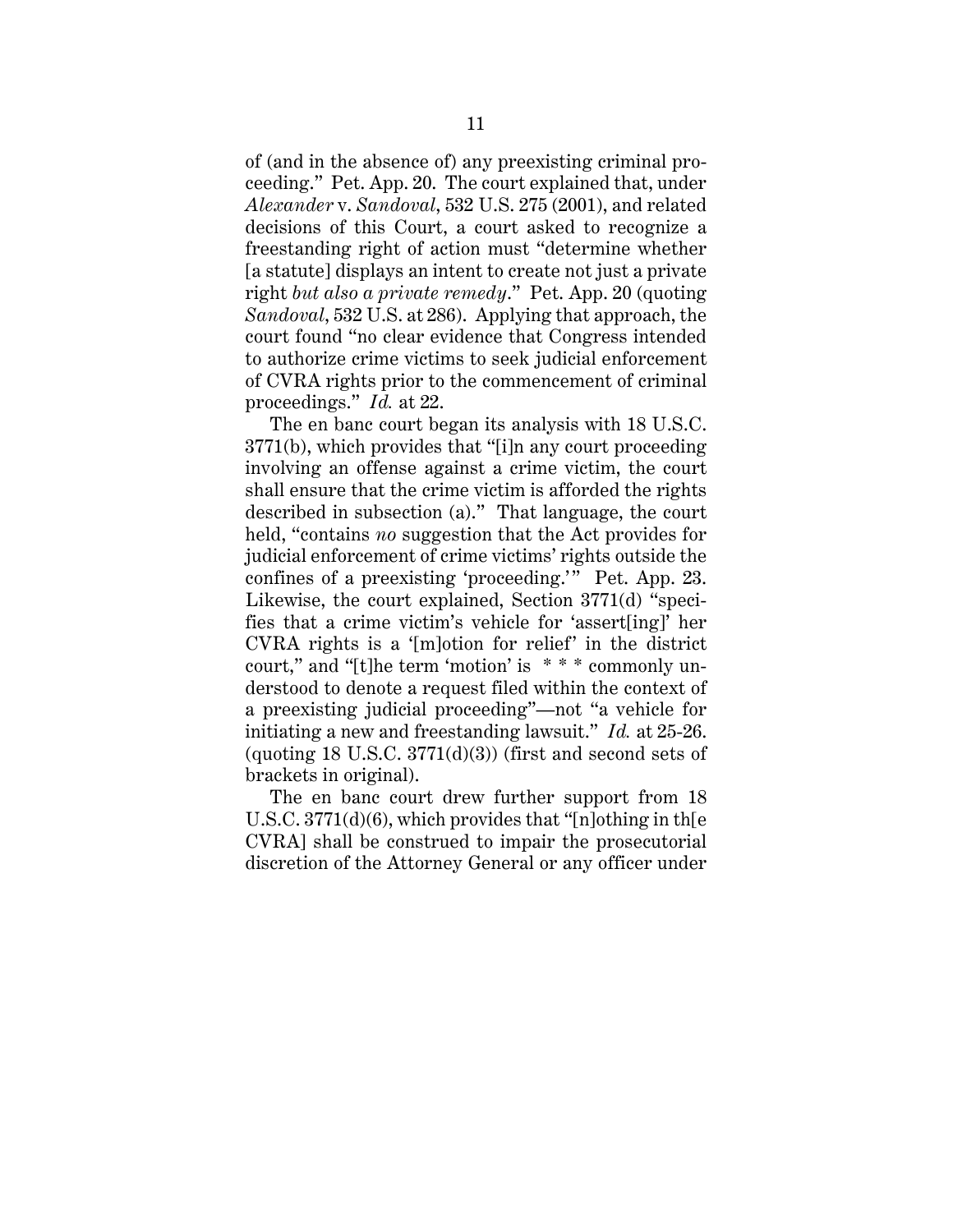his direction." The court explained that allowing a freestanding lawsuit in the absence of criminal proceedings would undermine that assurance in "fundamental ways." Pet. App. 33. In particular, courts would be required to determine in the first instance "whether a 'Federal offense' has occurred," *id.* at 34, and whether to order "government lawyers (presumably on pain of contempt) to conduct their prosecution of a particular matter in a particular manner," *id.* at 37. The court also noted that Section 3771(f) "direct[s] the establishment of a robust administrative-enforcement scheme," which "severely undermines any suggestion that" Congress "intended to authorize crime victims to file stand-alone civil actions in federal court." *Id.* at 40.

The en banc court rejected petitioner's reliance on Section 3771(d)(3)'s provision that CVRA rights "shall be asserted in the district court in which a defendant is being prosecuted for the crime or, if no prosecution is underway, in the district court in the district in which the crime occurred." 18 U.S.C. 3771(d)(3); see Pet. App. 45-46. Although petitioner read that clause to authorize a freestanding suit *before* a prosecution is underway, the court explained that it "could just as easily—and far more sensibly, given the statutory context and the practical and constitutional problems that [petitioner's] interpretation would entail—be understood to refer to the period after a 'prosecution' has run its course and resulted in a final judgment of conviction." *Id.* at 45-46.

The en banc court also rejected petitioner's reliance on Section  $3771(c)(1)$ 's provision that federal "[o]fficers and employees of the Department of Justice and other departments and agencies of the United States engaged in the detection, investigation, or prosecution of crime shall make their best efforts to see that crime victims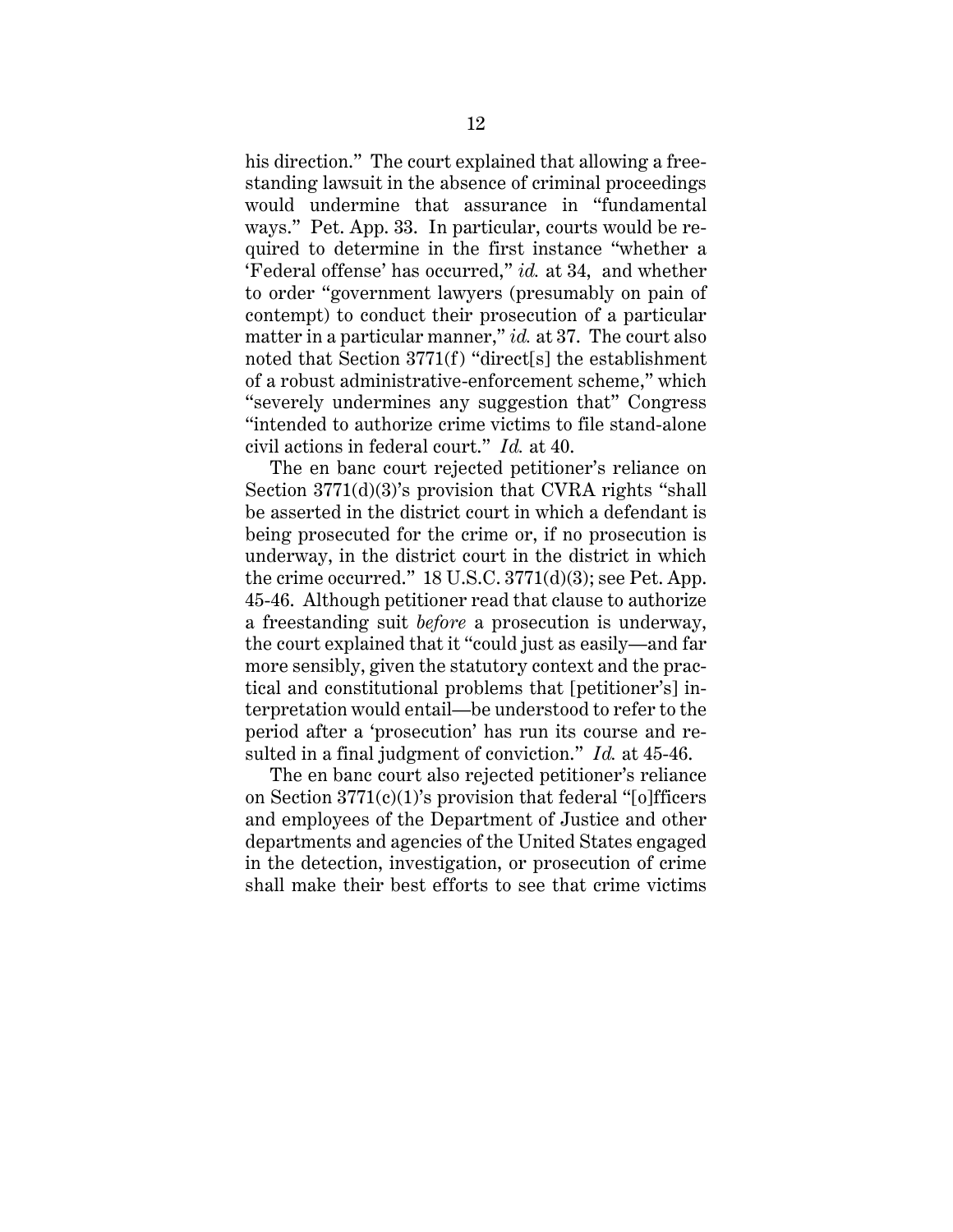are notified of, and accorded, the rights described in subsection (a)." 18 U.S.C. 3771(c)(1); see Pet. App. 47- 51. That statutory language, the court explained, "doesn't speak to judicial enforcement at all," but "merely clarifies that CVRA obligations extend beyond the officers and employees" of the Department of Justice to include other departments and agencies engaged in the detection, investigation, or prosecution of crime. *Id.* at 48.

The en banc court emphasized that the legal question it had answered was separate from "whether, as a matter of best practices, prosecutors *should* have consulted with" petitioner and other victims "before negotiating and executing Epstein's NPA." Pet. App. 52; see *ibid.*  ("By all accounts—including the government's own they should have."). The court also expressed "sympathy for" petitioner and "the courage that she has shown in pursuing this litigation," but found itself "constrained to hold that" her suit could not proceed. *Id.* at 52-53.

b. Chief Judge Pryor, joined by three other judges, filed a concurring opinion. Pet. App. 54-67. Among other points, the concurrence explained that construing "the word 'motion' in subsection  $(d)(3)$ " to establish "a cause of action to launch a freestanding civil action" would require interpreting the word to "mean two different things at the same time." Pet. App. 62. Specifically, when there is (or has been) a criminal proceeding, a "motion" would refer to "an ordinary filing with the district court." *Ibid.* But in "the absence of a criminal proceeding," the same term would mean "a complaint that commences a civil action against the government." *Ibid.* The concurrence noted that the CVRA "uses the word 'motion' again only two paragraphs later but with only one possible meaning" unrelated to any freestanding civil action. *Ibid.* (citing 18 U.S.C. 3771(d)(5)). The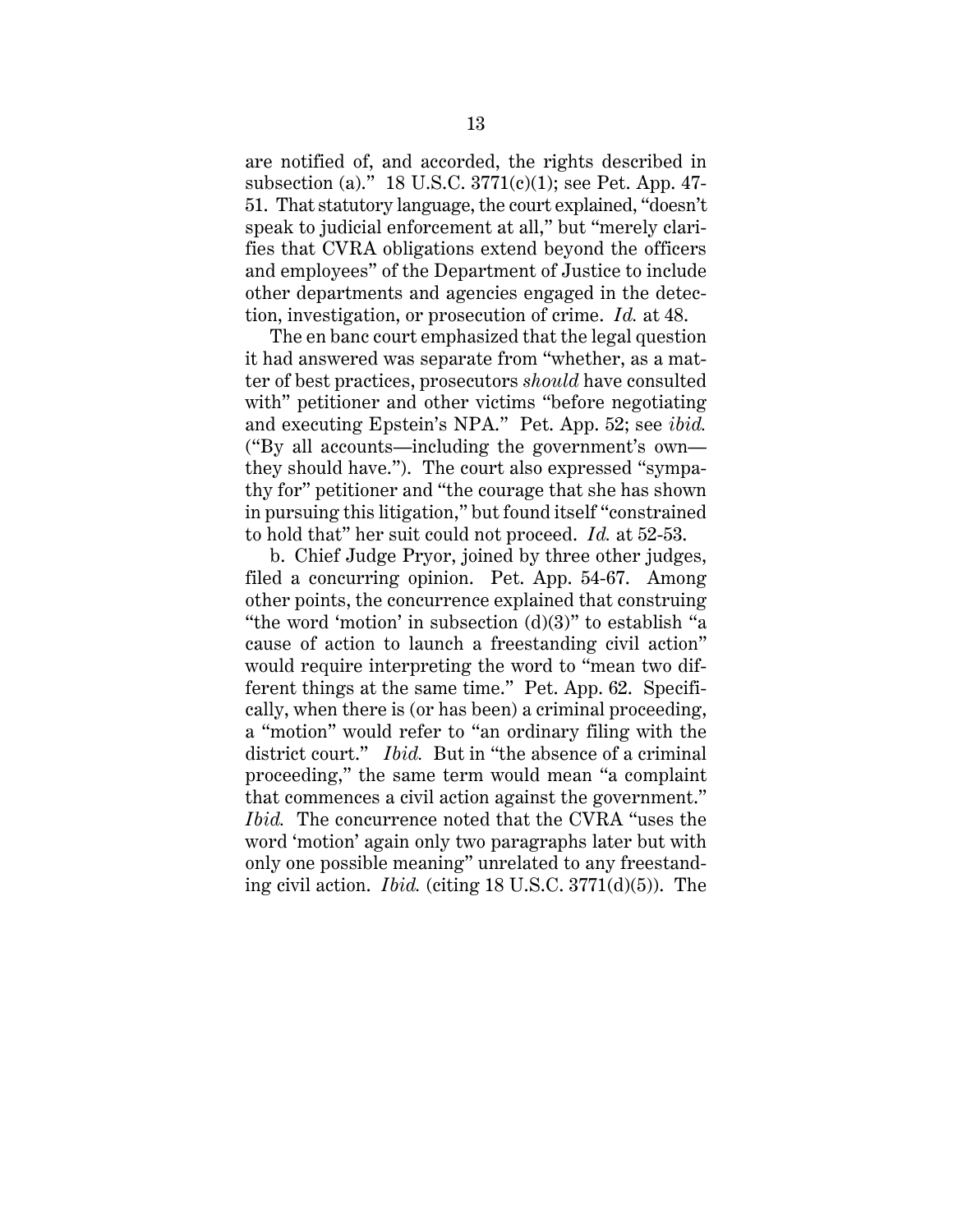concurrence reasoned that "motion" accordingly should not be construed to establish "a cause of action to launch a freestanding civil action." *Ibid.*

Judge Newsom, who authored both the en banc and panel majority opinions, wrote a concurrence explaining that the result inspired a "sense of sorrow" but was compelled by "adherence to the rule of law." Pet. App. 68. Judge Tjoflat, joined by four other judges, issued a concurrence expanding on the constitutional problems that the majority held would be created by petitioner's interpretation, including requiring a court to decide before the Executive Branch has decided—whether a federal crime has been committed. *Id.* at 70-96.

c. Judge Branch, joined by three other judges, dissented. Pet. App. 97-155. In her view, "(1) the plain text of the CVRA grants crime victims two 'pre-charge' rights—the 'reasonable right to confer with the attorney for the Government' and the 'right to be treated with fairness'—and (2) it provides crime victims with the statutory private remedy of judicial enforcement of those rights 'if no prosecution is underway' by filing a motion for relief 'in the district court in the district in which the crime occurred.'" *Id.* at 97 (quoting 18 U.S.C.  $3771(a)(5)$ ,  $(a)(8)$ , and  $(d)$ ). The dissent described the motion for relief as a "freestanding" vehicle that establishes a cause of action rather than as a pleading that may be filed in an already-existing proceeding against a criminal defendant. *Id.* at 112 n.11.

Judge Hull joined Judge Branch's dissent and also filed a separate dissent. Pet. App. 156-185. She reiterated her position that the CVRA rights asserted by petitioner "attach pre-charge," *id.* at 156, and added that, in her view, "the CVRA expressly creates a judicial enforcement mechanism: a '[m]otion for relief' filed in 'the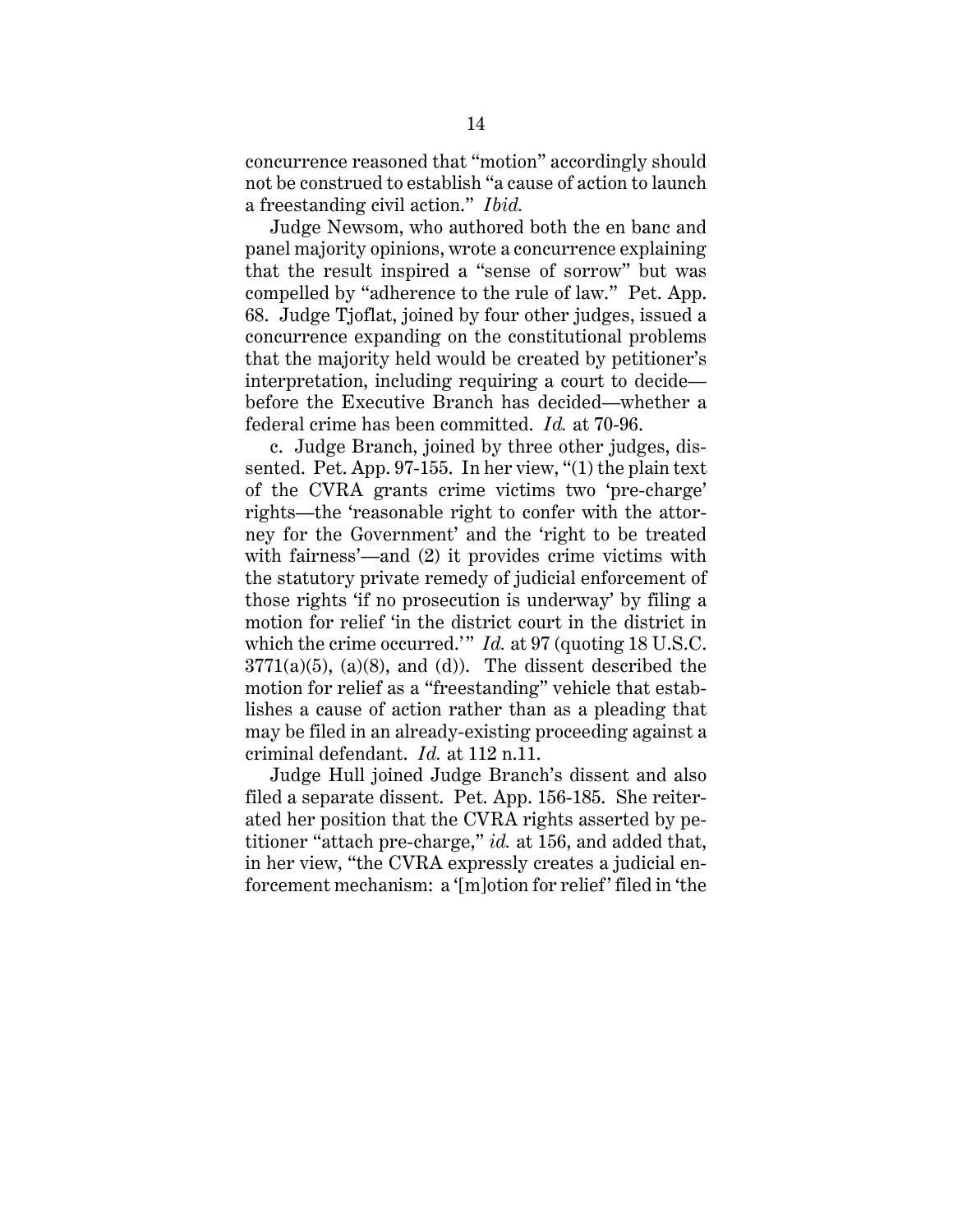district court in the district in which the crime occurred,' " *id.* at 176 (quoting 18 U.S.C. 3771(d)(3)) (brackets in original).

### **D. Additional Developments**

Beginning in early 2019, the Department of Justice's OPR undertook a thorough investigation and review of the "decision to resolve the federal investigation of Epstein through the NPA." OPR Report vi. When OPR completed its report in November 2020, Justice Department officials met with victims and their legal representatives in Florida to discuss the findings. Office of Public Affairs, U.S. Dep't of Justice, *Statement on DOJ Office of Professional Responsibility Report on Jeffrey Epstein 2006-2008 Investigation* (Nov. 12, 2020) (OPA Statement), https://go.usa.gov/xecjA. The Department then transmitted the full report to Congress and publicly released a 12-page executive summary that thoroughly recounts the OPR's findings. See *ibid.*<sup>3</sup>

OPR concluded that none of the government officials involved committed professional misconduct with respect to "the development, negotiation, and approval of the NPA" or "the government's interactions with victims." OPR Report ix-x. OPR did, however, find that the "decision to resolve the federal investigation through the NPA constitute[d] poor judgment," and that the USAO's "lack of transparency and its inconsistent messages" to victims "reflected poorly on the Department as a whole, and [were] contradictory to the Department's mission to minimize the frustration and confusion that victims of a crime endure." *Id.* at x, xi.

<sup>&</sup>lt;sup>3</sup> The Department explained that the Privacy Act prohibits public release of the full report. OPA Statement, *supra*.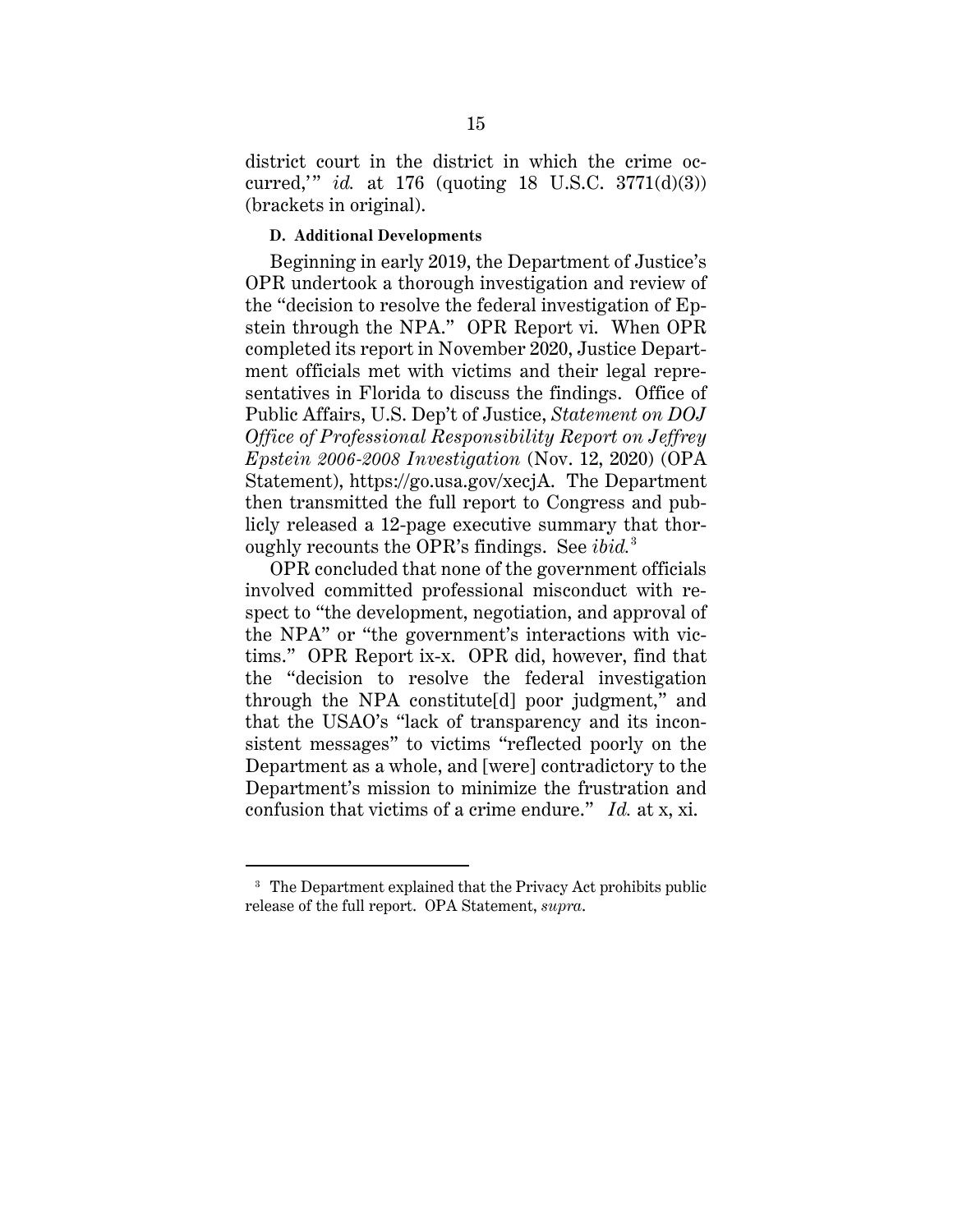In keeping with its commitment to the district court, the Department of Justice provided USAO personnel with additional CVRA training, including review of federal laws governing victim rights and Department guidance related to each right enumerated under the CVRA. See Gov't En Banc C.A. Br. 9 n.2. That guidance provides that Departmental policy is to notify and provide victims with their CVRA rights "as early in the criminal justice process as is feasible and appropriate." U.S. Dep't of Justice, *Attorney General Guidelines for Victim and Witness Assistance* 35 (rev. May 2012), https://go.usa.gov/xexj8.

In addition, the Deputy Attorney General recently instituted a comprehensive review to update the Department's existing guidance based on legal changes and lessons learned over the last decade. Memorandum from Lisa Monaco, Deputy Attorney General, to Heads of Components, *Re: Revision of the Attorney General Guidelines for Victim and Witness Assistance* (Oct. 1, 2021), https://go.usa.gov/xecD6. And the Department has engaged closely with victims as it continues to pursue Epstein's co-conspirators. See Gov't En Banc C.A. Br. 15. On June 29, 2020, a federal grand jury in the Southern District of New York indicted Ghislaine Maxwell—a close associate of Epstein—on numerous charges related to Epstein's sex-trafficking conspiracy. See *United States* v. *Maxwell*, No. 20-cr-330. Maxwell proceeded to trial, several victims testified, and the jury returned guilty verdicts on five counts in late December 2021.4

<sup>&</sup>lt;sup>4</sup> The district court in *Maxwell* correctly held that the NPA entered in the Southern District of Florida does not bar prosecution of Maxwell in the Southern District of New York for the charges at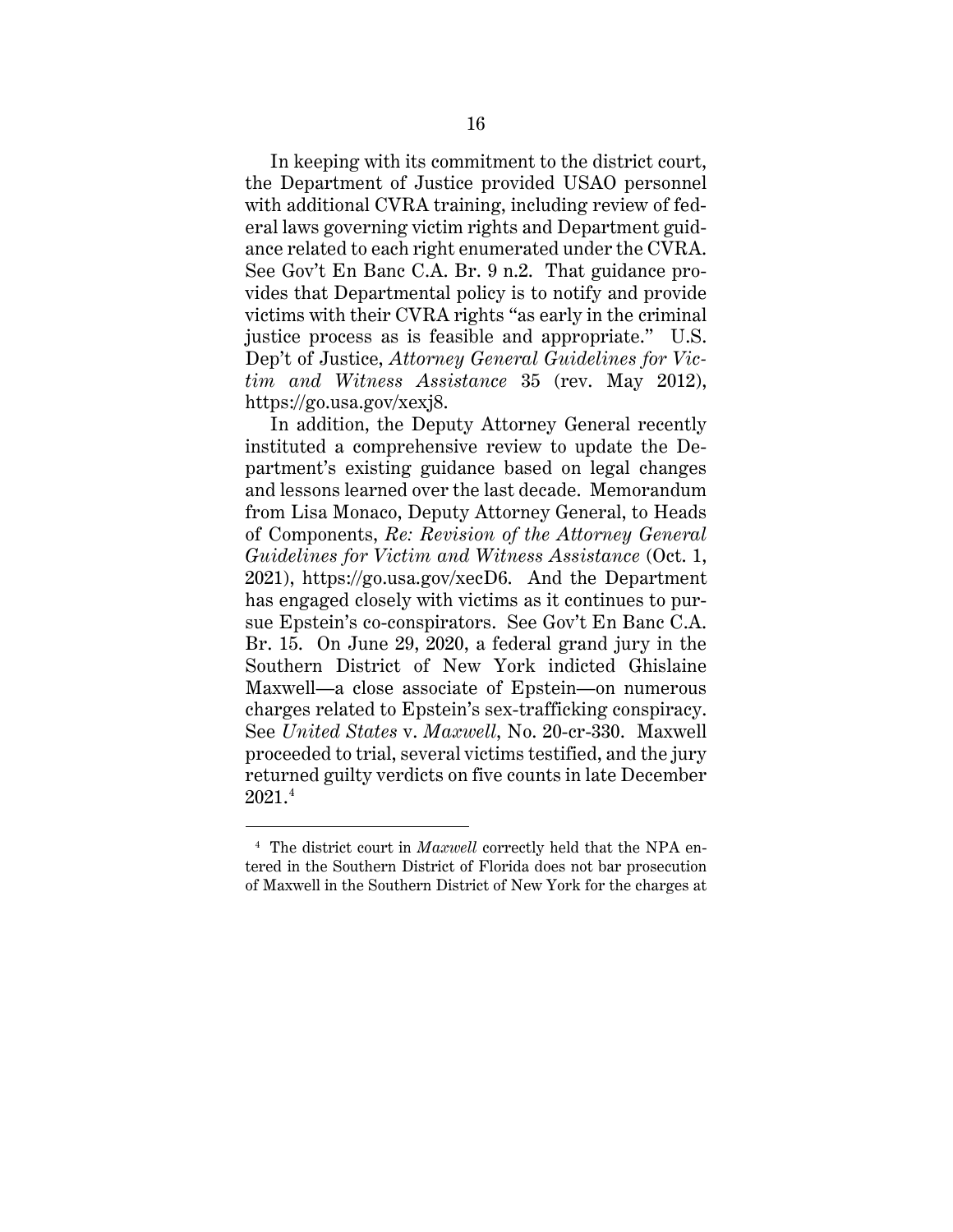#### **ARGUMENT**

The abuse and trauma endured by petitioner and the many other victims of Jeffrey Epstein's sex-trafficking crimes are profoundly distressing. The government deeply regrets that it did not communicate more clearly and forthrightly with petitioner and other victims during its initial investigation of Epstein's federal crimes. As the OPR report concluded, the decision to resolve that investigation through an NPA reflected "poor judgment." OPR Report x. In addition, "the government's lack of transparency and its inconsistent messages led to victims feeling confused and ill-treated" and meant that "victims were not treated with the forthrightness and sensitivity expected by the Department." *Id.* at xi. The Department has resolved to learn from those errors and ensure they are not repeated—including by coordinating closely with victims in its ongoing pursuit of Epstein's co-conspirators, reaffirming its commitment to inform crime victims about expected charging decisions as early in the process as feasible and appropriate, and initiating a comprehensive review of its existing guidelines in this area.

As a matter of law, however, the decision below is correct. The en banc court of appeals carefully analyzed the CVRA and correctly held that, under the framework articulated by this Court in decisions like *Alexander* v. *Sandoval*, 532 U.S. 275 (2001), the statute does not create a cause of action to file a freestanding civil suit against the United States when it has not initiated a criminal prosecution. That conclusion follows not only from the statutory text and structure, but also from core separation-of-powers principles.

issue in that case. See *United States* v. *Maxwell*, 534 F. Supp. 3d 299, 310-311 (S.D.N.Y. 2021).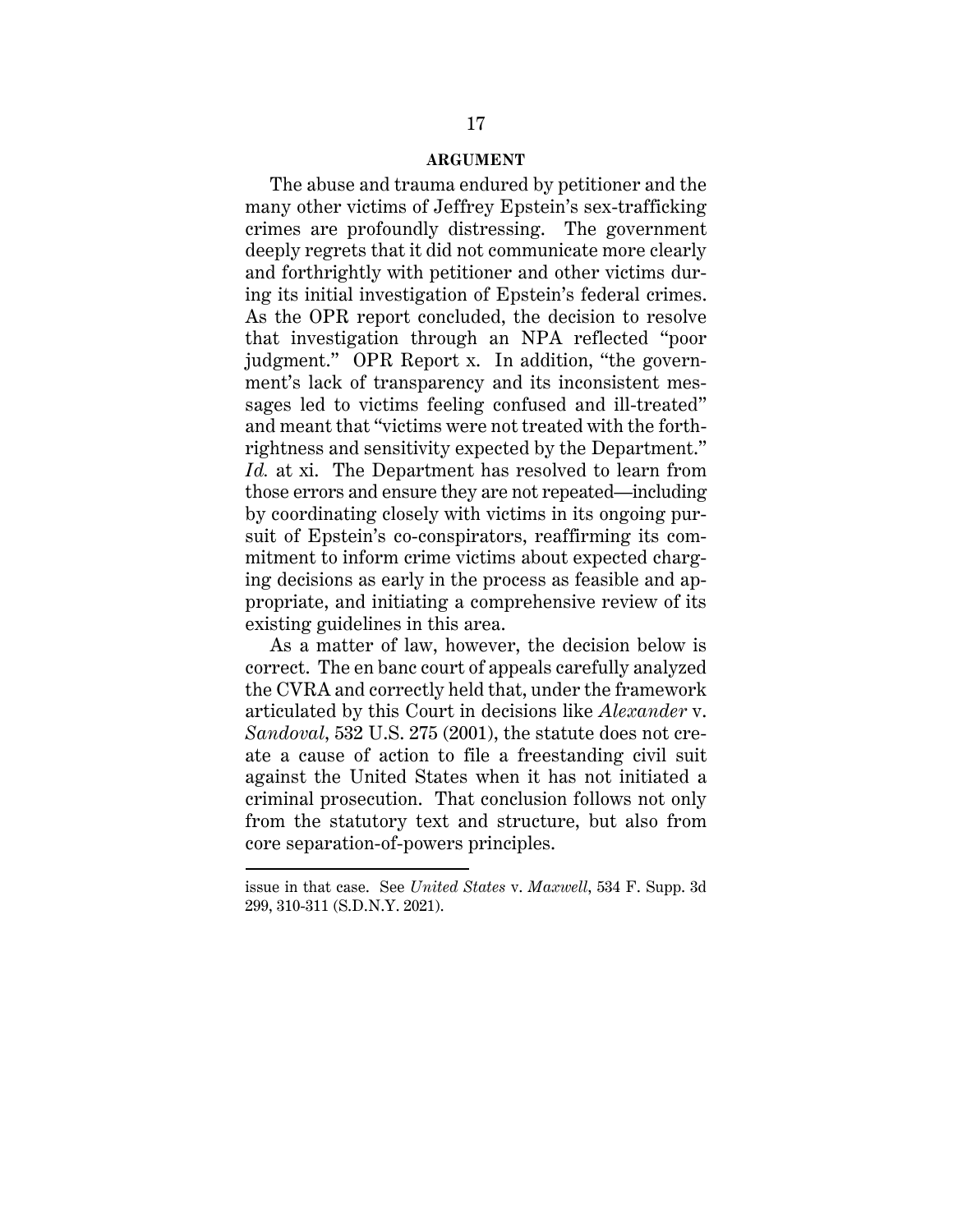No aspect of the decision below warrants this Court's review. Petitioner does not contend that the court of appeals' holding conflicts with any decision of this Court or another court of appeals. Indeed, although the question whether the CVRA authorizes a freestanding suit in the absence of a criminal prosecution could arise in a range of different circumstances, no other court of appeals has yet addressed it. Nor do the particular facts of this case support review. This long-running litigation is in many respects tragic, but the courts below correctly resolved it, and petitioner would be unlikely to obtain meaningful relief even if this Court granted certiorari and reversed.

#### **A. The Decision Below Is Correct**

1. As this Court has long emphasized, "private rights of action to enforce federal law must be created by Congress." *Sandoval*, 532 U.S. at 286. In determining whether a plaintiff can sue under a particular statute, the dispositive question is thus whether the statute "displays an intent to create not just a private right but also a private remedy." *Ibid.* Absent a clear indication of such intent, "a cause of action does not exist and courts may not create one, no matter how desirable that might be as a policy matter, or how compatible with the statute." *Id.* at 286-287; see, *e.g.*, *Gonzaga Univ.* v. *Doe*, 536 U.S. 273, 284 (2002); *Central Bank of Denver, N.A.* v. *First Interstate Bank of Denver, N.A.*, 511 U.S. 164, 188 (1994). The decision below reflects a straightforward application of those principles to the CVRA.

a. As the en banc court explained, the CVRA provides that, "[i]n any court proceeding involving an offense against a crime victim, the court shall ensure that the crime victim is afforded the rights described in sub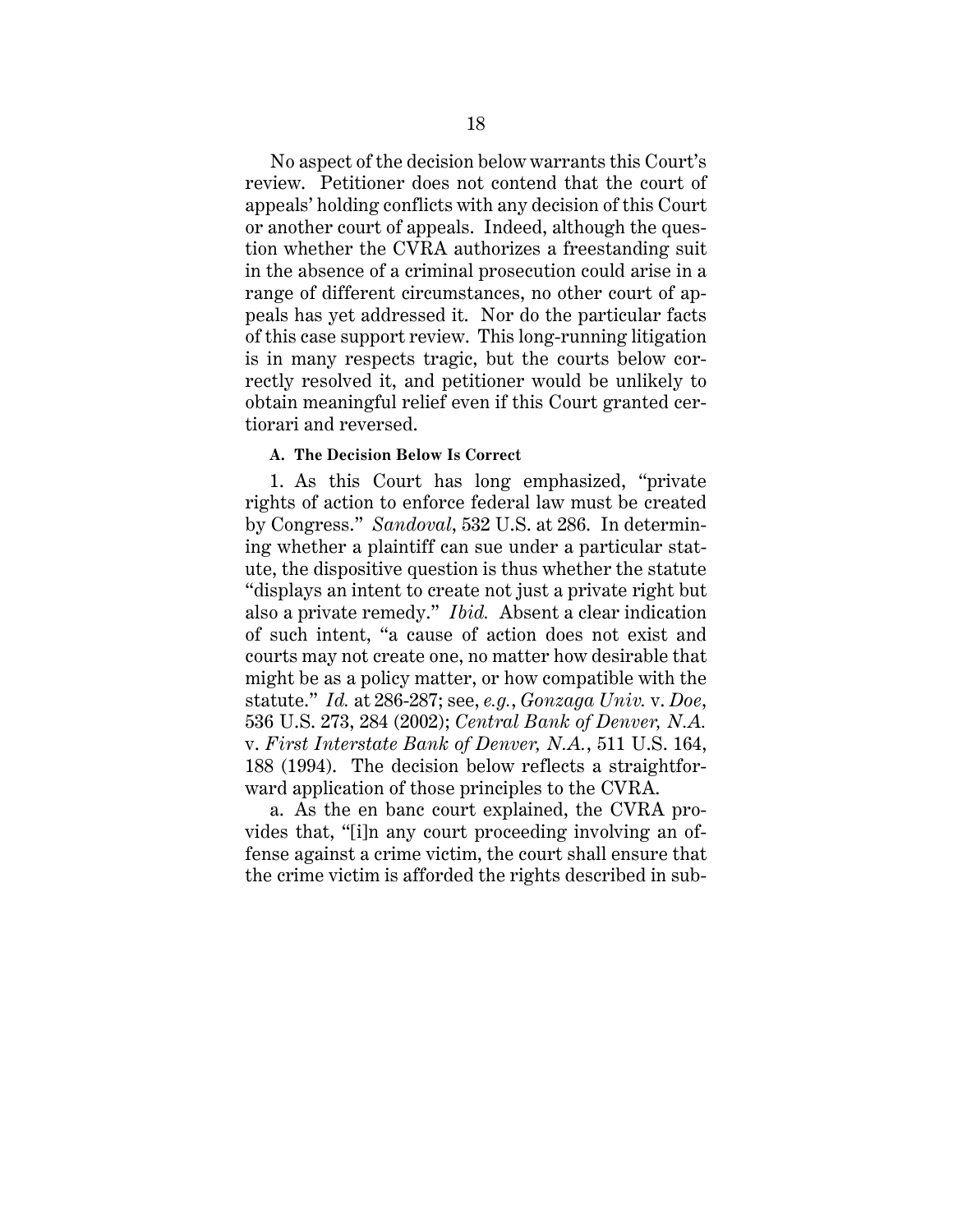section (a)"—which includes the rights asserted by petitioner. 18 U.S.C. 3771(b)(1). The most natural reading of that direction is that the rights can be asserted only in the context of an existing "proceeding"—*i.e.*, a criminal prosecution. *Ibid.*; see Pet. App. 23.

That reading is reinforced by the CVRA provision governing "[e]nforcement." 18 U.S.C. 3771(d) (capitalization omitted). It provides for a crime victim to assert statutory rights by filing a "[m]otion for relief." 18 U.S.C. 3771(d)(3) (capitalization omitted). By far the most common understanding of the term "motion" is "a request filed within the context of a preexisting judicial proceeding." Pet. App. 25 (citing sources). By contrast, "the term 'motion' has never been commonly understood to denote a vehicle for initiating a new and freestanding lawsuit." *Id.* at 26. Indeed, petitioner, in asserting her CVRA rights here, did not caption her filing as a "motion," but rather as an "Emergency Victim's Petition." *Id.* at 28 n.15.

There is no dispute, moreover, that the CVRA authorizes a crime victim to assert a statutorily protected right by filing a "motion,"  $18$  U.S.C.  $3771(d)(3)$ , in the usual sense of that word—for example, a motion "to be reasonably heard at" a plea or sentencing hearing, 18 U.S.C. 3771(a)(4). Petitioner's position would thus require giving the term "motion" in Section  $3771(d)(3)$  two different meanings: a case-initiating document akin to a complaint or petition, *and* a request for relief within an existing case. A "single use of a statutory phrase," however, generally "must have a fixed meaning," so this Court "avoid[s] interpretations that would 'attribute different meanings to the same phrase.'" *Cochise Consultancy, Inc.* v. *United States ex rel. Hunt*, 139 S. Ct. 1507, 1512 (2019) (citation omitted); see Pet. App. 25;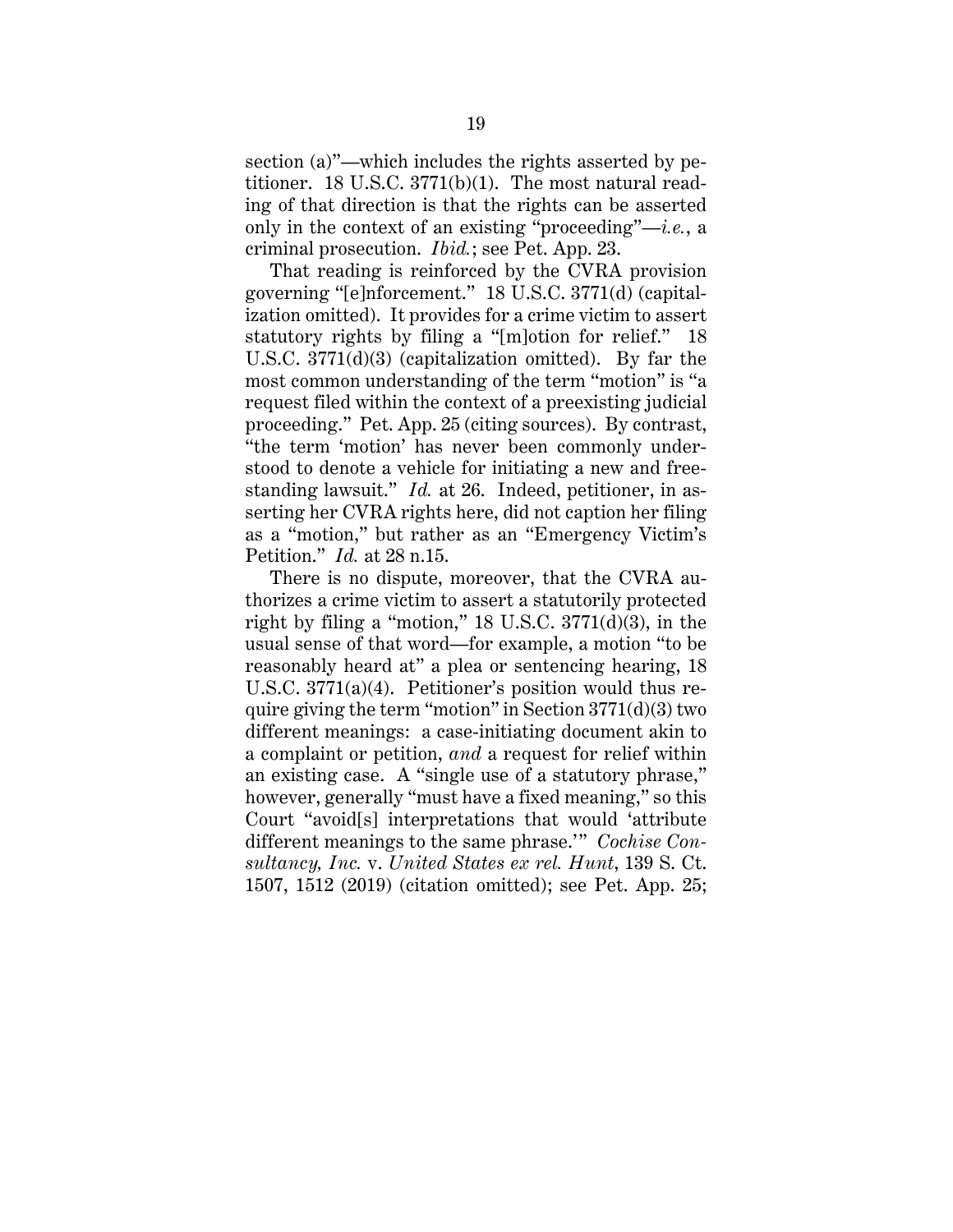see also Pet. App. 61-62 (Pryor, C.J., concurring) (elaborating on that flaw in petitioner's reading).

Relatedly, authorizing a "motion asserting a victim's right," 18 U.S.C. 3771(d)(3), would be at best an atypical way for Congress to create a freestanding cause of action for a crime victim. Another provision of Title 18 provides that a minor "victim of a violation of" certain criminal statutes "*may sue in any appropriate United States District Court*" to obtain relief. 18 U.S.C. 2255(a) (emphasis added). Similarly, a bill proposed in 2019 would have authorized a crime victim to "*bring an action in the district court* to annul a nonprosecution agreement." Courtney Wild Crime Victims' Rights Reform Act of 2019, H.R. 4729, § 2(3)(F), 116th Cong., 1st Sess. (emphasis added). Those simple and straightforward statements show how Congress can create an independent cause of action for a crime victim when it wants to do so—and that it did not do so in the  $\text{CVRA}.^{5}$ 

b. Other aspects of Section 3771(d) further confirm that Congress permitted assertion of CVRA rights only in existing proceedings. Section  $3771(d)(3)$ , for example, provides for review of a district court's decision by a mandamus petition—not an ordinary appeal—and states that "[i]n no event shall proceedings be stayed or

<sup>&</sup>lt;sup>5</sup> The court of appeals stated that it had been "pointed to only two other instances, both arising out of the Federal Rules of Criminal Procedure, in which the term 'motion' is even arguably used to initiate legal proceedings." Pet. App. 27 n.13 (citing Fed. R. Crim. P.  $17(c)(2)$  and  $41(g)$ ). But those two provisions, which arise in different and specialized contexts, do not alter the fact that "the term 'motion' has never been *commonly* understood to denote a vehicle for initiating litigation, let alone as the vehicle for initiating a standalone civil action of the sort that [petitioner] seems to envision." *Ibid.*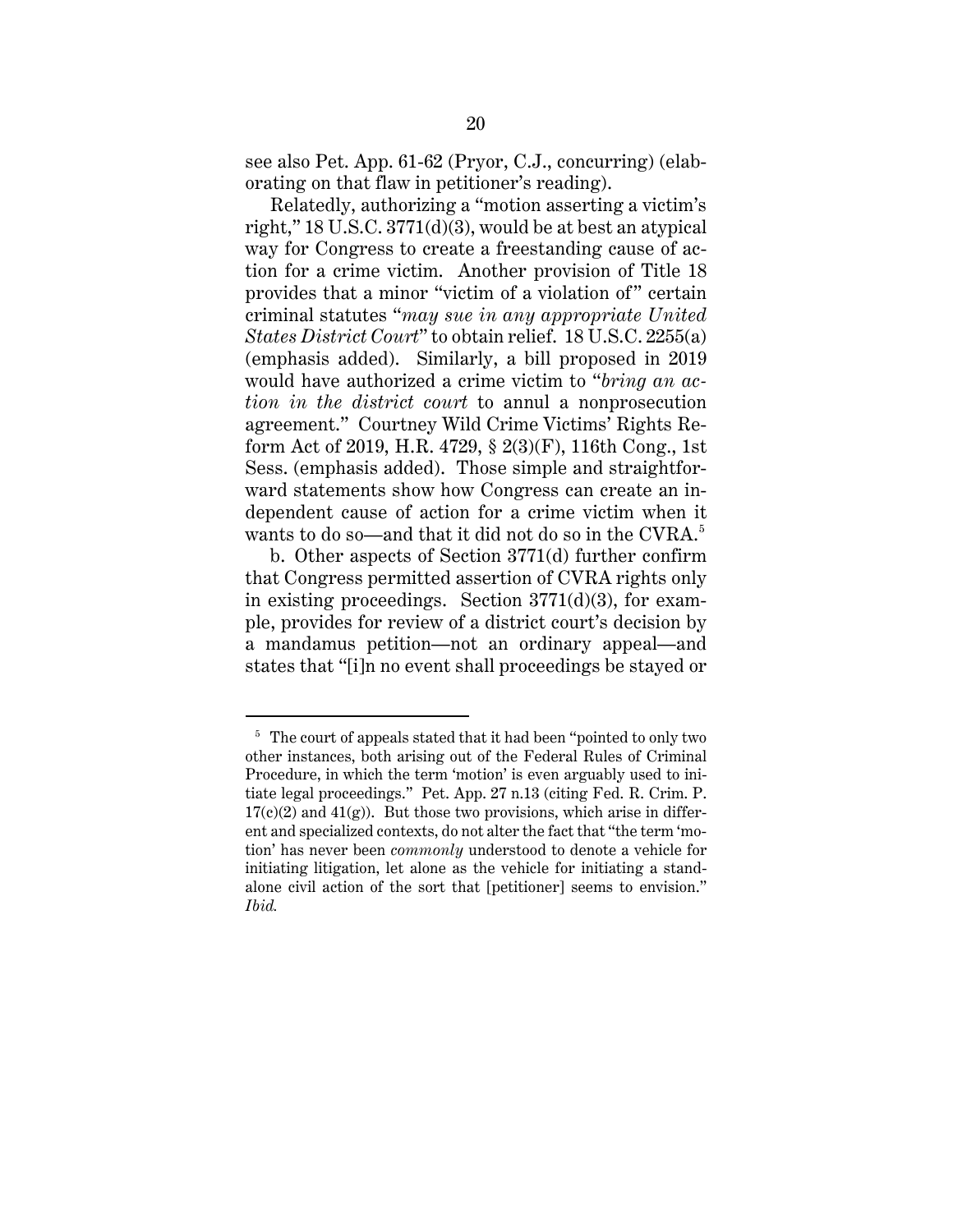subject to a continuance of more than five days for purposes of enforcing th[e CVRA]." 18 U.S.C. 3771(d)(3). That provision plainly contemplates existing criminal proceedings rather than standalone CVRA suits. See Pet. App. 29.

Of particular significance, Section 3771(d)(6) provides that "[n]othing in th[e CVRA] shall be construed to impair \* \* \* prosecutorial discretion." As the court of appeals explained, freestanding civil suits seeking to impose requirements on prosecutors or investigators in the absence of criminal proceedings would severely impair prosecutorial discretion. See Pet. App. 31-39; *id.* at 70-96 (Tjoflat, J., concurring). Among other intractable problems, Article III courts would have to adjudicate as an initial matter whether uncharged conduct constitutes "commission of a Federal offense." 18 U.S.C. 3771(e). See Pet. App. 36-39. Opening the door to such unprecedented judicial determinations would not only "impair" prosecutorial discretion, 18 U.S.C. 3771(d)(6), but would create serious separation-of-powers concerns given the Executive's "broad discretion to enforce the Nation's criminal laws," *United States* v. *Armstrong*, 517 U.S. 456, 464 (1996) (citations and internal quotation marks omitted). The court of appeals rightly interpreted the CVRA to avoid such constitutional questions. Pet. App. 51.

c. Congress's creation of an *administrative* mechanism "to enforce the rights of crime victims and to ensure compliance by responsible officials with the obligations described in law respecting crime victims," 18 U.S.C. 3771(f)(1), underscores that Congress did not expect freestanding lawsuits to be the mechanism for asserting CVRA violations outside of criminal proceedings, see Pet. App. 39-44; see also *United States* v.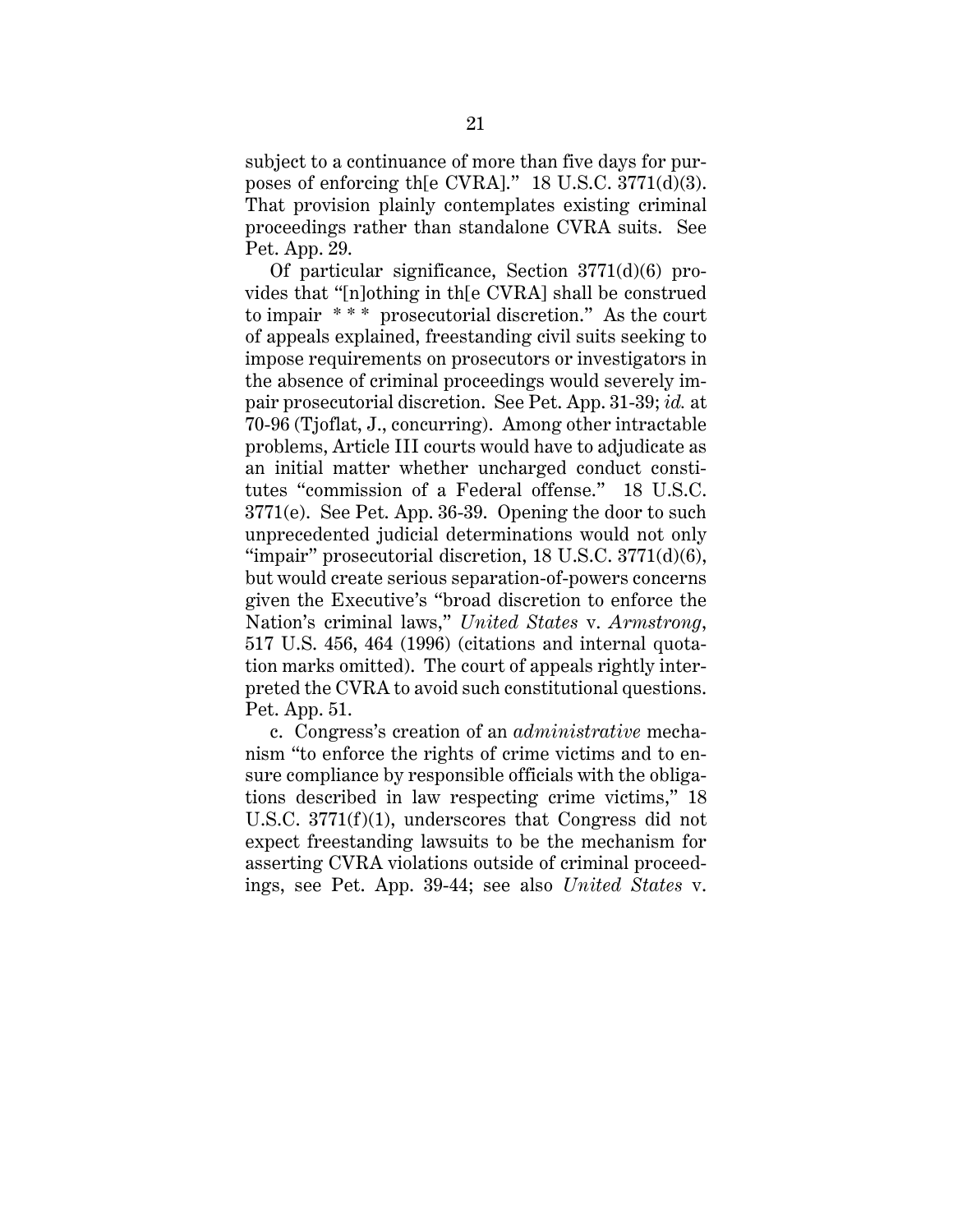*Monzel*, 641 F.3d 528, 542 (D.C. Cir.) (explaining that the CVRA's "carefully crafted and detailed enforcement scheme," provides "strong evidence that Congress did *not* intend to authorize other remedies") (citations and internal quotation marks omitted), cert. denied, 565 U.S. 1072 (2011). At a minimum, the administrativeenforcement mechanism, combined with the statutory evidence discussed above, supports the court of appeals' conclusion that Congress did not authorize a freestanding suit of the kind at issue here with the clarity required by *Sandoval*.

2. Petitioner offers several responses (Pet. 23-30), but none is persuasive.

a. Petitioner relies primarily (Pet. 24-26) on Section 3771(d)(3)'s provision that "[t]he rights described in subsection (a) shall be asserted in the district court in which a defendant is being prosecuted for the crime or, *if no prosecution is underway*, in the district court in the district in which the crime occurred." 18 U.S.C. 3771(d)(3) (emphasis added). Quoting Judge Branch's dissent, petitioner contends (Pet. 25) that the decision below "effectively reads the phrase 'if no prosecution is underway' out of the statute." As the en banc court explained, however, that language retains effect under the court's interpretation because it would "permit a [crime] victim to file a *post*-prosecution motion alleging that the government violated her rights during the course of the prosecution." Pet. App. 46. Critically, such a motion would not impair prosecutorial discretion in the ways that a motion divorced from any criminal prosecution would, because it would not require courts to address in the first instance whether federal crimes had been committed or whether to direct the government's investigation and charging decisions.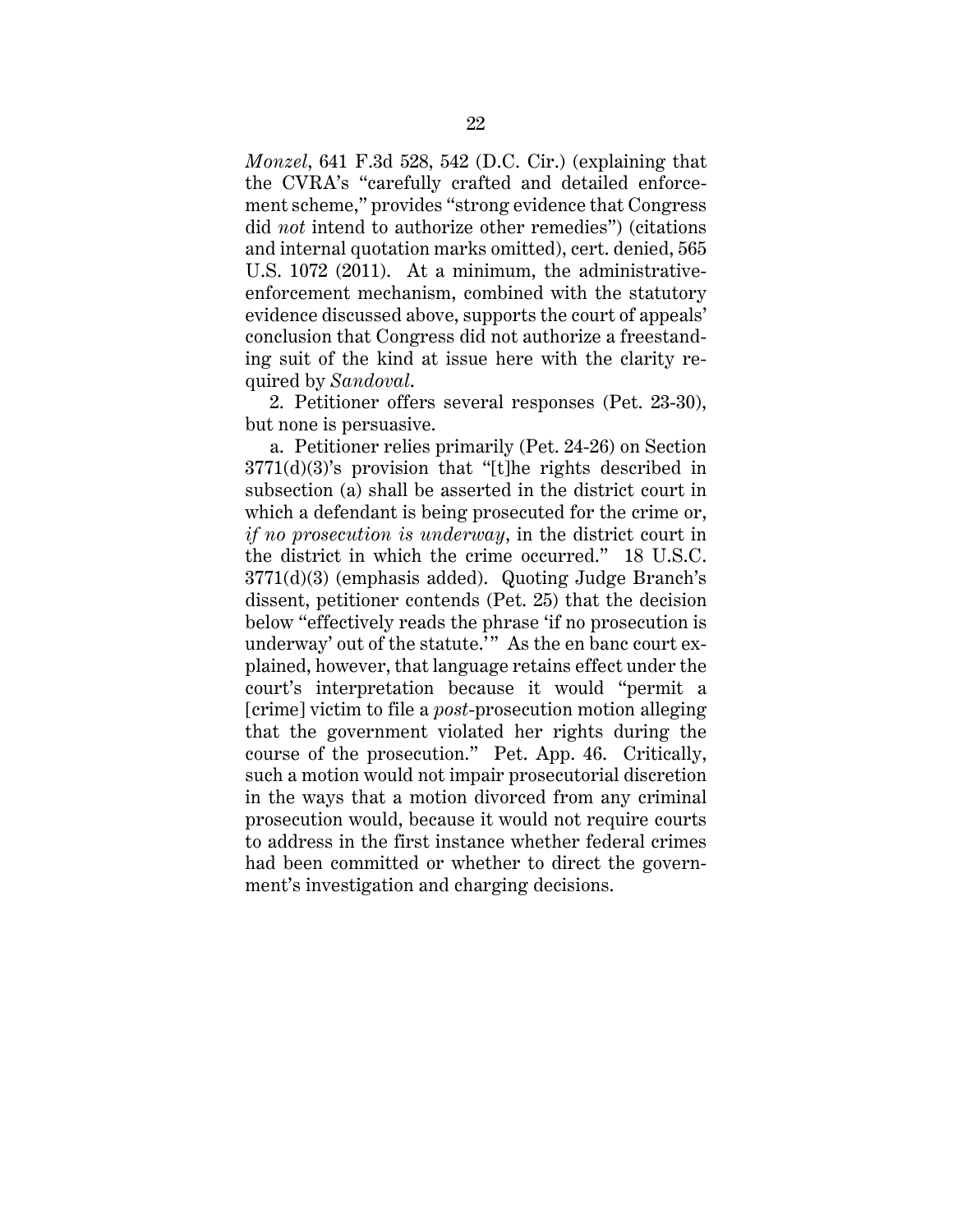Petitioner contends (Pet. 25) that the court of appeals' interpretation would authorize a "freestanding" suit of the kind the court found impermissible, because a victim could "assert[]" his or her statutory "rights" in the "district in which the crime occurred," 18 U.S.C. 3771(d)(3), which could be different from the district in which the prosecution took place. But petitioner does not contest the court's observation that such a situation is unlikely to occur, because the Sixth Amendment generally requires criminal prosecutions to be in the district where the crime was committed. Pet. App. 46 n.21. And even if that situation did occur, a *post*-prosecution suit would not be a "freestanding" suit in the sense that the court found contrary to the statute, because it would not "impair" prosecutorial discretion. 18 U.S.C. 3771(d)(6).

Petitioner also suggests (Pet. 26) that Section 3771(d)(3) should be read to authorize a freestanding pre-prosecution civil suit because some of the CVRA's enumerated rights apply before a prosecution is underway. But that argument turns on the scope of the statutory right—a question that the court of appeals specifically declined to resolve, Pet. App. 13—not the separate and dispositive question whether Congress created "a private remedy." *Sandoval*, 532 U.S. at 286.

b. Petitioner additionally relies (Pet. 26-28) on 18 U.S.C. 3771(c)(1), which states that "[o]fficers and employees of the Department of Justice and other departments and agencies of the United States engaged in the detection, investigation, or prosecution of crime shall make their best efforts to see that crime victims are notified of, and accorded, the rights described in subsection (a)." In petitioner's view (Pet. 26), that provision's references to "detection" and "investigation"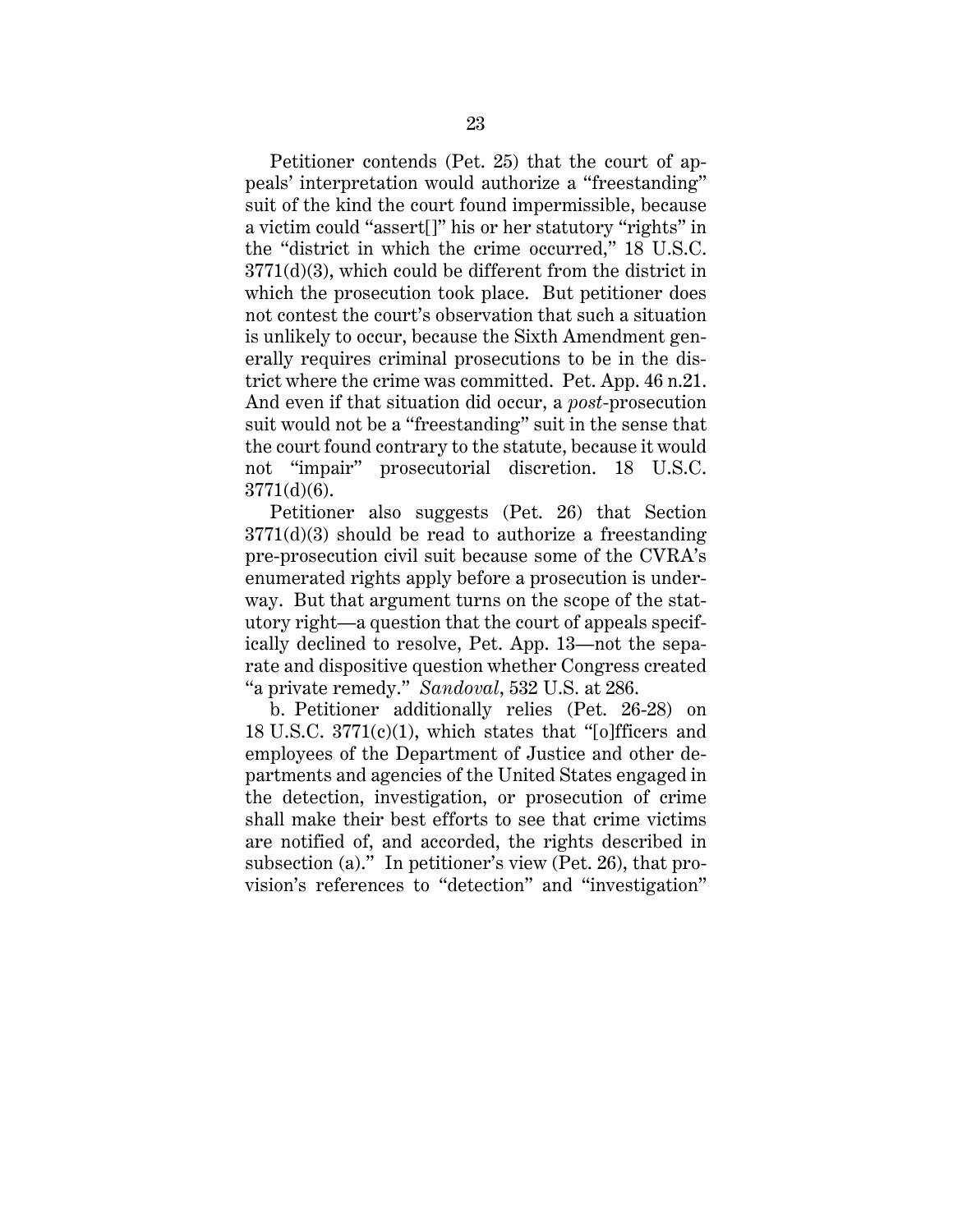mean that "the CVRA can apply during a criminal investigation."

That argument is misguided in multiple respects. As an initial matter, the court of appeals correctly explained that Section  $3771(c)(1)$  is best read as defining the range of government employees required to safeguard victims' rights, not the point at which they must safeguard those rights—*i.e.*, as "a 'to whom' provision, not a 'when' provision." Pet. App. 48. In any event, the provision "doesn't speak to judicial enforcement at all," and therefore "can't provide the basis for discerning a private right of action to seek pre-charge judicial enforcement of those rights." *Ibid.* 

c. Finally, petitioner dismisses (Pet. 28-30) much of the court of appeals' analysis regarding prosecutorial discretion as reflecting "policy" concerns. But as noted, the CVRA's text expressly states that it shall not "be construed to impair  $**$  prosecutorial discretion." 18 U.S.C. 3771(d)(6). And the Executive Branch's prosecutorial discretion derives from the President's "constitutional responsibility to 'take Care that the Laws be faithfully executed." Armstrong, 517 U.S. at 464 (quoting U.S. Const. Art II, § 3). The court's observation that petitioner's reading of the statute would impair prosecutorial discretion accordingly reflected not reliance on mere policy considerations, but rather faithful application of the text of the statute and principles of constitutional avoidance.

Petitioner understandably focuses (Pet. 29-30) on the particular prosecutorial conduct in this case. She notes that the USAO provided some information to victims before making its charging decision, and she suggests that the CVRA permits a suit "[a]t least in circumstances where a case has matured to the point where an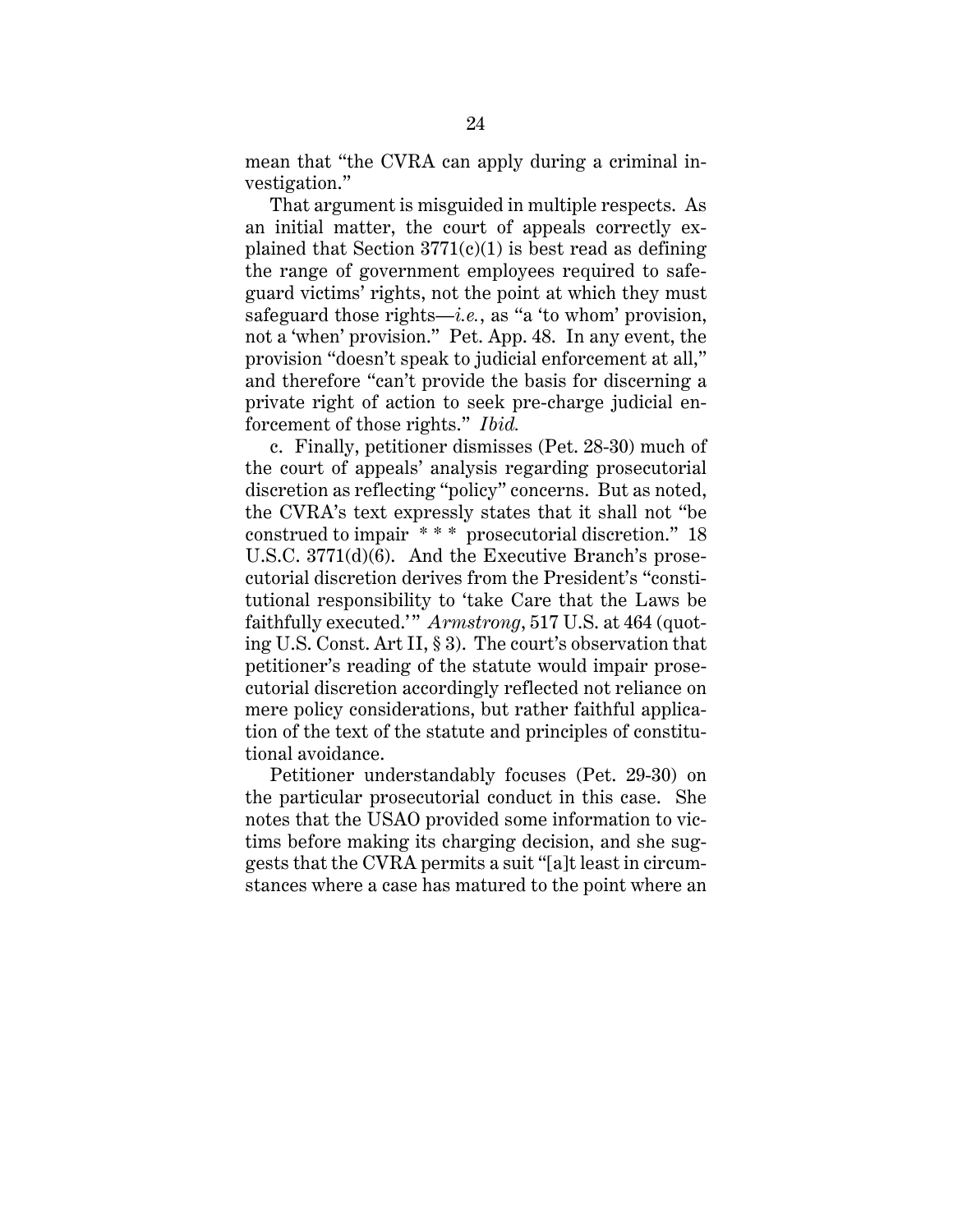investigation has been completed, federal charges have been drafted, and prosecutors and defense attorney are engaging in negotiations about disposition of those charges." But nothing in the CVRA's text or structure suggests that the statute could be interpreted to apply *only* in the highly specific circumstances that petitioner outlines. As the court of appeals explained, petitioner's position reflects "a line that happens to include this case" but that has "no footing in the text of the provisions that she invokes for support." Pet. App. 51; cf. *Department of Homeland Sec.* v. *MacLean*, 574 U.S. 383, 394 (2015) (explaining that a proposed "interpretation happens to fit this case precisely, but \* \* \* needs more than that to recommend it").

Instead, the logic of petitioner's position would permit freestanding civil suits against the government at any point in the pre-prosecution process—*e.g.*, when law-enforcement personnel are "conducting a raid, seeking a warrant, making an arrest, interviewing a witness, convening a lineup, or conducting an interrogation." Pet. App. 50. Petitioner does not appear to dispute that such suits would amount to a serious invasion of the Executive's prosecutorial discretion. And even to the extent that petitioner's claim could somehow be cabined to the particular context of NPAs, the government's decisions *not* to charge crimes would still be subject to judicial scrutiny—a fundamental break from the settled principle that "the Executive Branch has exclusive authority and absolute discretion to decide whether to prosecute a case." *United States* v. *Nixon*, 418 U.S. 683, 693 (1974). At the very least, the court below was correct that, if Congress had "intended such a jarring result," it would have provided a far "clearer indication" than it did here. Pet. App. 50.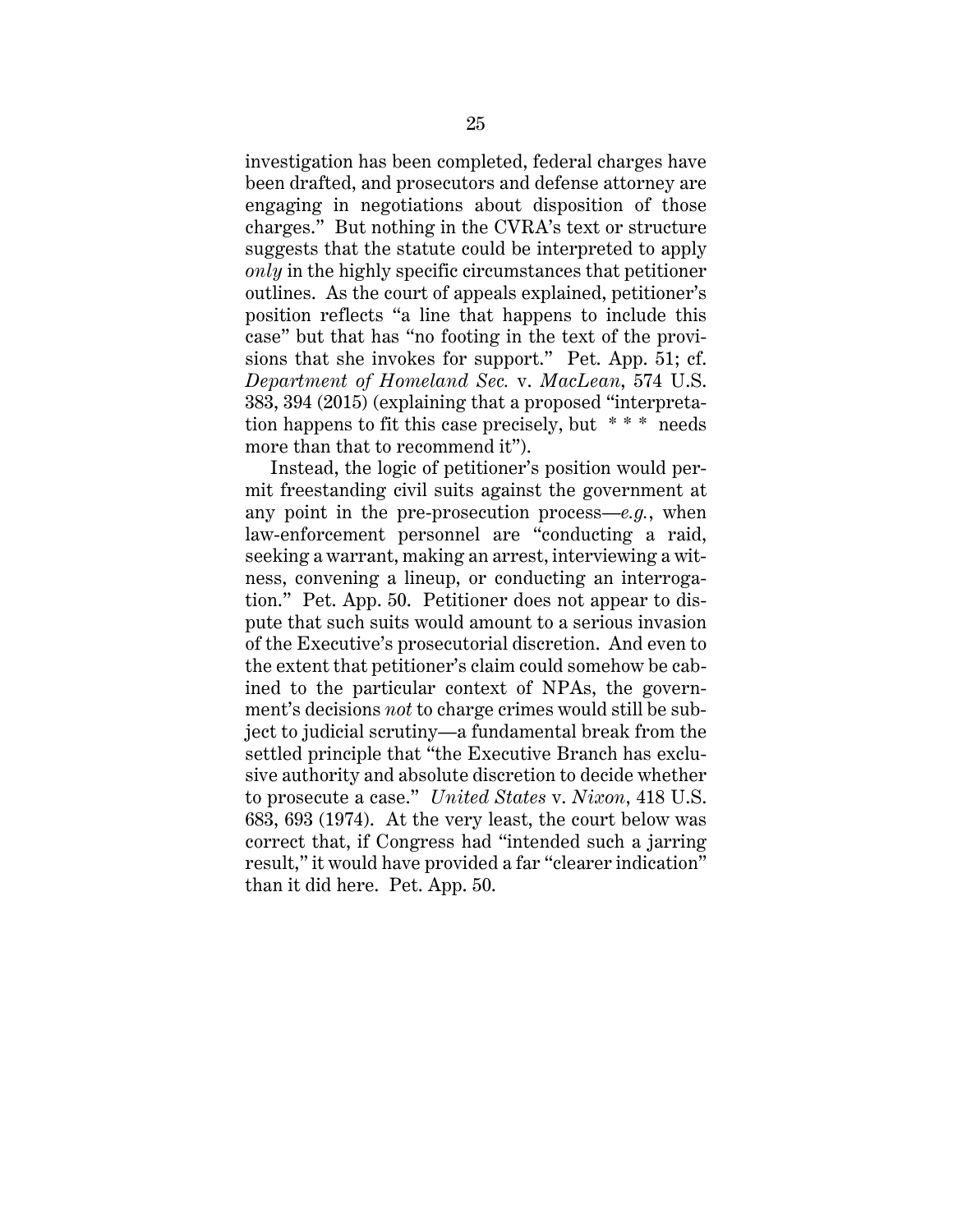## **B. This Court's Review Is Unwarranted**

1. Petitioner does not claim that the decision below conflicts with any decision of this Court or another court of appeals. Petitioner nevertheless suggests (Pet. 22) that there is "divergence between" the approach taken by the court below and the approach taken by the Fifth Circuit in *In re Dean*, 527 F.3d 391 (2008) (per curiam). Unlike this case, however, *Dean* did not involve the question whether the CVRA authorizes a freestanding suit absent initiation of a criminal proceeding. See *id.* at 392 (explaining that victims in *Dean* asked the district court to reject a plea agreement "*[i]n the related criminal proceeding*") (emphasis added).

Petitioner observes that the district court in the decision giving rise to *Dean* concluded that some CVRA rights "apply before any prosecution is underway." Pet. 21 (citations omitted). But the Fifth Circuit did not endorse that holding; it stated only that "victims have a right to \* \* \* confer[] with prosecutors *before a plea agreement is reached*," which is not necessarily before a criminal prosecution is filed. *Dean*, 527 F.3d at 395 (emphasis added). And even if *Dean* could be read to support petitioner's position that some CVRA rights attach before a prosecution is initiated, that would not resolve the "determinative" question here: whether the statute "create[s] not just a private right but also a private remedy." *Sandoval*, 532 U.S. at 286. The court of appeals specifically distinguished *Dean* on that ground. Pet. App. 13 n.7.

2. Petitioner's principal argument for certiorari centers (Pet. 18) on what she views as the particular problems created by "secret NPAs." But as explained above (see pp. 24-25, *supra*), the statutory text does not furnish a basis for construing the CVRA as creating a right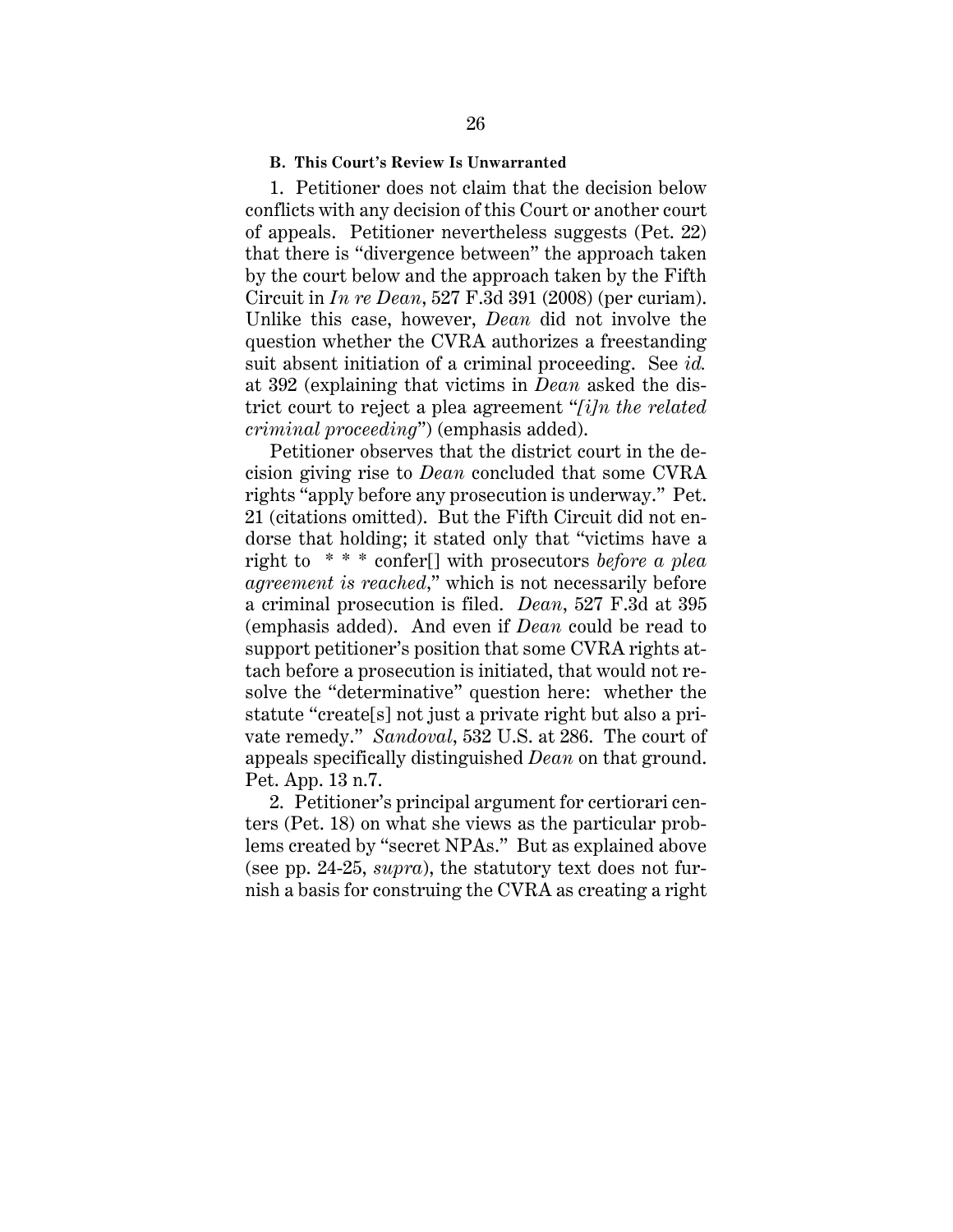to bring a pre-prosecution suit *only* with respect to NPAs. If a victim can bring a freestanding suit asserting a CVRA violation when a criminal prosecution has not been commenced by reason of a NPA, nothing in the statute bars victims from bringing freestanding suits to remedy asserted CVRA violations when criminal prosecutions are not commenced for other reasons, such as a prosecutorial declination, a lack of evidence, a need for continued investigation, an opportunity to build on a suspect's cooperation, a lack of resources, or some other basis.

For similar reasons, petitioner is mistaken (Pet. 19) that this case presents "a now-or-never opportunity to enforce the CVRA's rights for crime victims." As just noted, the central question here—whether the CVRA permits freestanding suits in the absence of a criminal prosecution—could arise in many different contexts. And federal courts routinely address interpretive questions arising from the CVRA, see, *e.g.*, *In re Brown*, 932 F.3d 162, 168 (4th Cir. 2019); *In re Allen*, 701 F.3d 734, 735 (5th Cir. 2012) (per curiam), so it is entirely possible that the legal question presented here will arise again. Moreover, Congress has considered legislation that would seem to directly resolve the question presented, see p. 20, *supra*, which would provide another mechanism for obtaining a resolution in line with petitioner's position without this Court's review.

Petitioner suggests (Pet. 15-18) that the government will exploit the decision below by resolving more cases through NPAs negotiated without knowledge of the victims. As noted above, however, the Department's policy is to notify and provide victims with their CVRA rights as early in the criminal justice process as is feasible and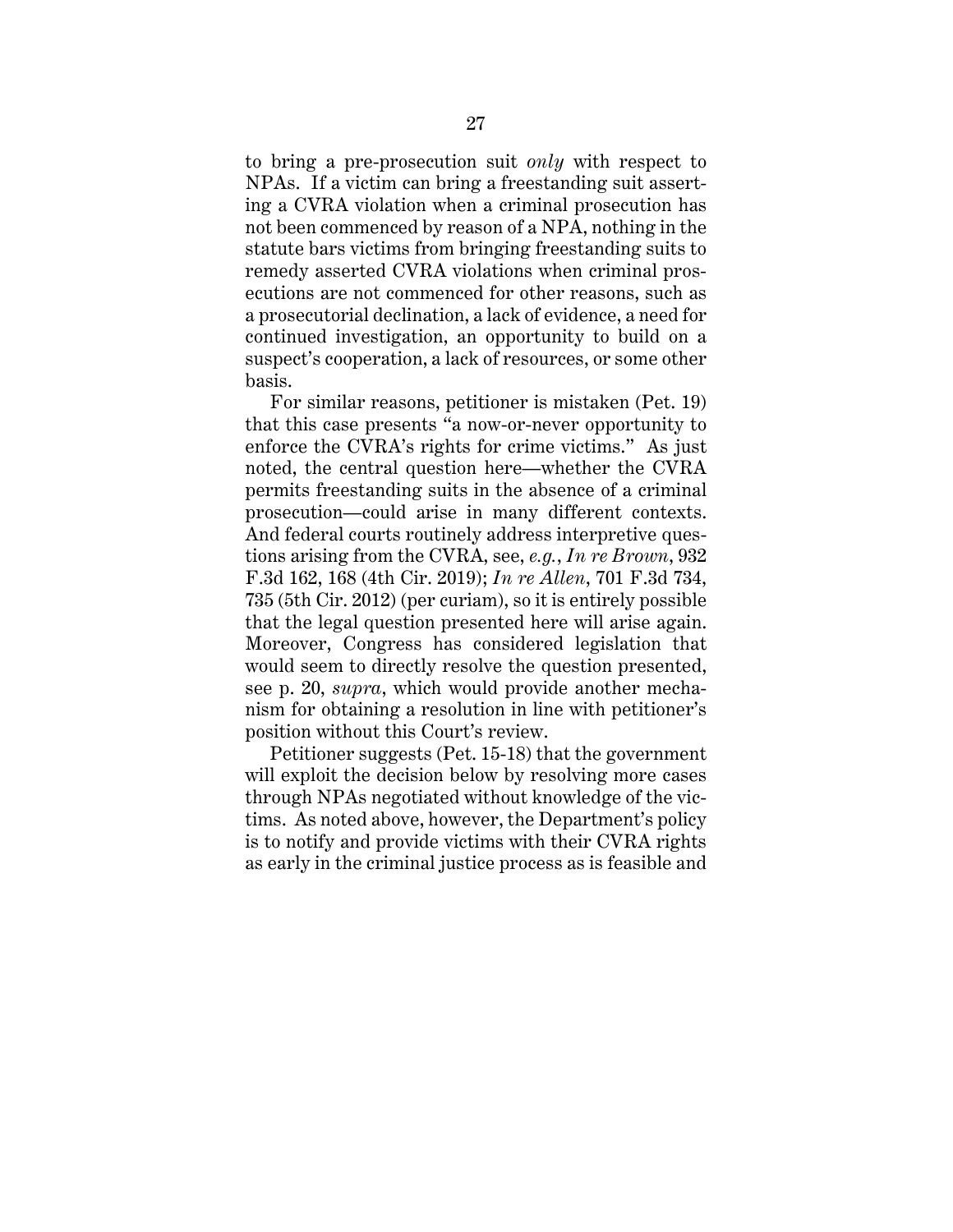appropriate. The Department's *Justice Manual* specifies that in considering a non-criminal disposition of a matter, prosecutors "should consider the interests of any victims" and "should be available to confer with the victim in furtherance of the [CVRA]." U.S. Dep't of Justice, *Justice Manual* § 9-27.250 (July 2020). The Department in this case recognized that, "as a matter of best practices," it "*should* have consulted with" petitioner and other victims "before negotiating and executing Epstein's NPA." Pet. App. 52; see Gov't En. Banc C.A. Br. 15. The Department engaged closely with victims in both its 2019 prosecution of Epstein in New York and its recent successful prosecution of Ghislaine Maxwell. And the Department recently embarked on a review of its guidance to prosecutors regarding victim and witness assistance. See p. 16, *supra*.

3. Finally, petitioner contends (Pet. 31) that certiorari is warranted to review "the effect of the Eleventh Circuit's" asserted "errors on this particular case." But this Court does not typically review assertions of casespecific error. And the practical relief potentially available to petitioner at this point is limited. As the district court explained in dismissing the case, many of petitioner's requested remedies can no longer meaningfully be granted (*e.g.*, rescinding the NPA as to Epstein) or have already been provided (*e.g.*, CVRA training for prosecutors and consultation on pursuit of co-conspirators). See Pet. App. 10-11, 310-320. Thus, while the government agrees with the courts below that petitioner has shown commendable "courage \* \* \* in pursuing this litigation," *id.* at 52-53, and "has brought national attention to the [CVRA] and the importance of victims in the criminal justice system," *id.* at 320-321, the government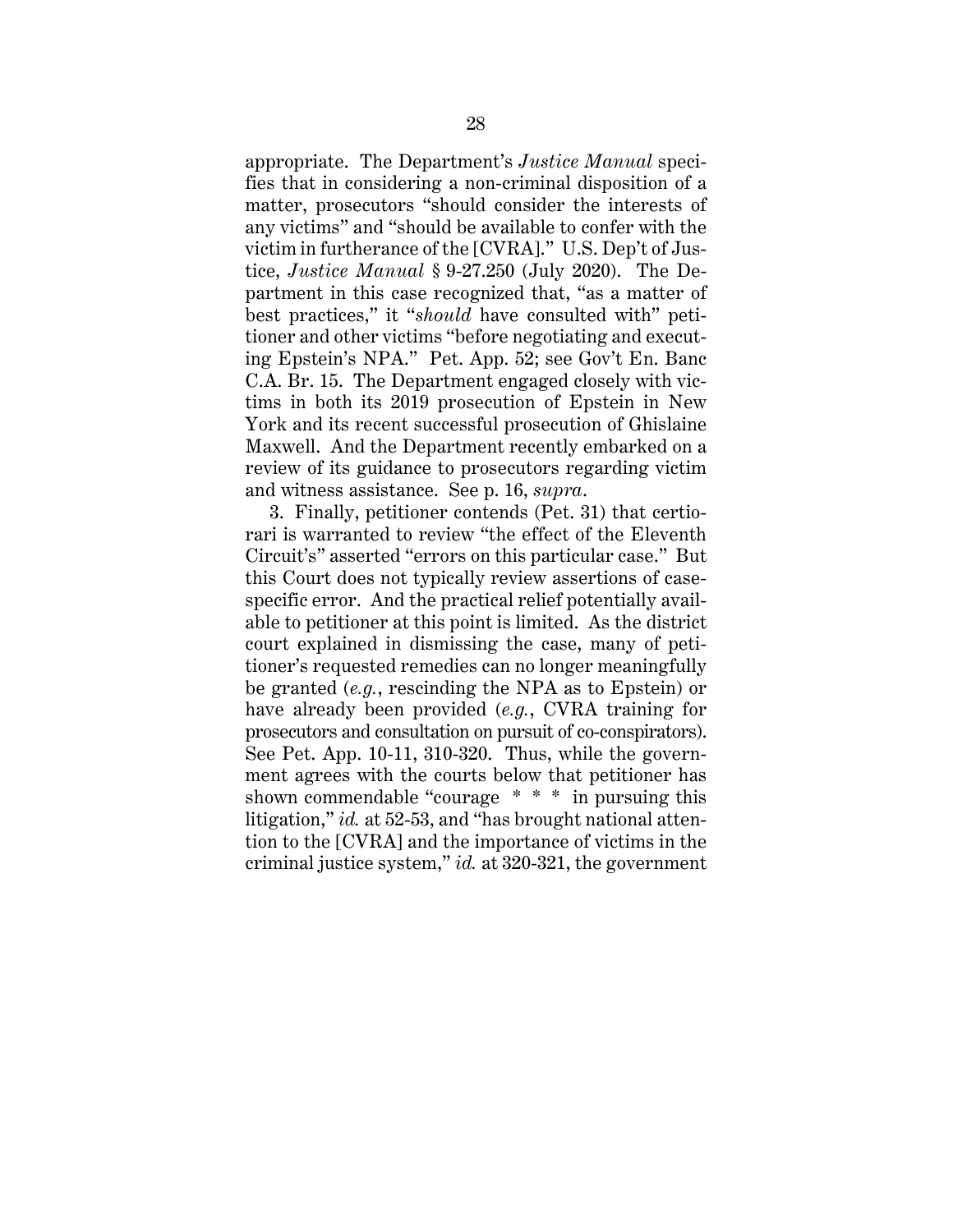also agrees with those courts that this litigation can no longer proceed. $^6$ 

In any event, the source that petitioner references states (at 288) that "OPR found no evidence indicating that the gap in Acosta's emails was caused by any intentional act or for the purpose of concealing evidence relating to the Epstein investigation and concludes that it was most likely the result of a technological error" that also affected accounts from other U.S. Attorney's Offices. It also states that, despite the gap, OPR was able to "examine a significant number of Acosta's emails from this time due to the extensive case files kept by the USAO; the availability of Acosta's sent email, which did not contain a similar gap; and the availability of emails of other USAO subjects and witnesses who were included on emails with Acosta." *Ibid.* OPR has informed this Office that it found no evidence that any Department attorneys were aware of the gap before OPR discovered that gap during its investigation, which began in 2019 (several years after the completion of discovery in this case).

Petitioner's allegations that Department attorneys engaged in misrepresentations or other improper conduct—allegations that have been repeated by petitioner's counsel in subsequent communications with Department officials—have been shared with OPR for its review and any further action that is appropriate.

<sup>6</sup> Petitioner asserts (Pet. 33) that the OPR report's discussion of a "gap \* \* \* in [former] U.S. Attorney Alex Acosta's email inbox" indicates that "the Justice Department affirmatively misrepresented that its prosecutors had disclosed all of the relevant external emails regarding the Epstein agreement" during discovery proceedings in the district court. A few days after the report was issued, petitioner raised similar issues in a motion to supplement the record in the court of appeals. See *ibid.* (citing motion); Pet. C.A. Mot. to Supp. Rec. 7 (citing "OPR Report 288"). The court denied the motion, explaining that it "reflect[ed] some misunderstanding about the issues properly before the en banc Court." C.A. Order 1 (Nov. 18, 2020). As that order indicates, the discovery issues petitioner seeks to raise are not relevant to the statutory-interpretation question that is the subject of the court of appeals' decision and the petition before this Court.